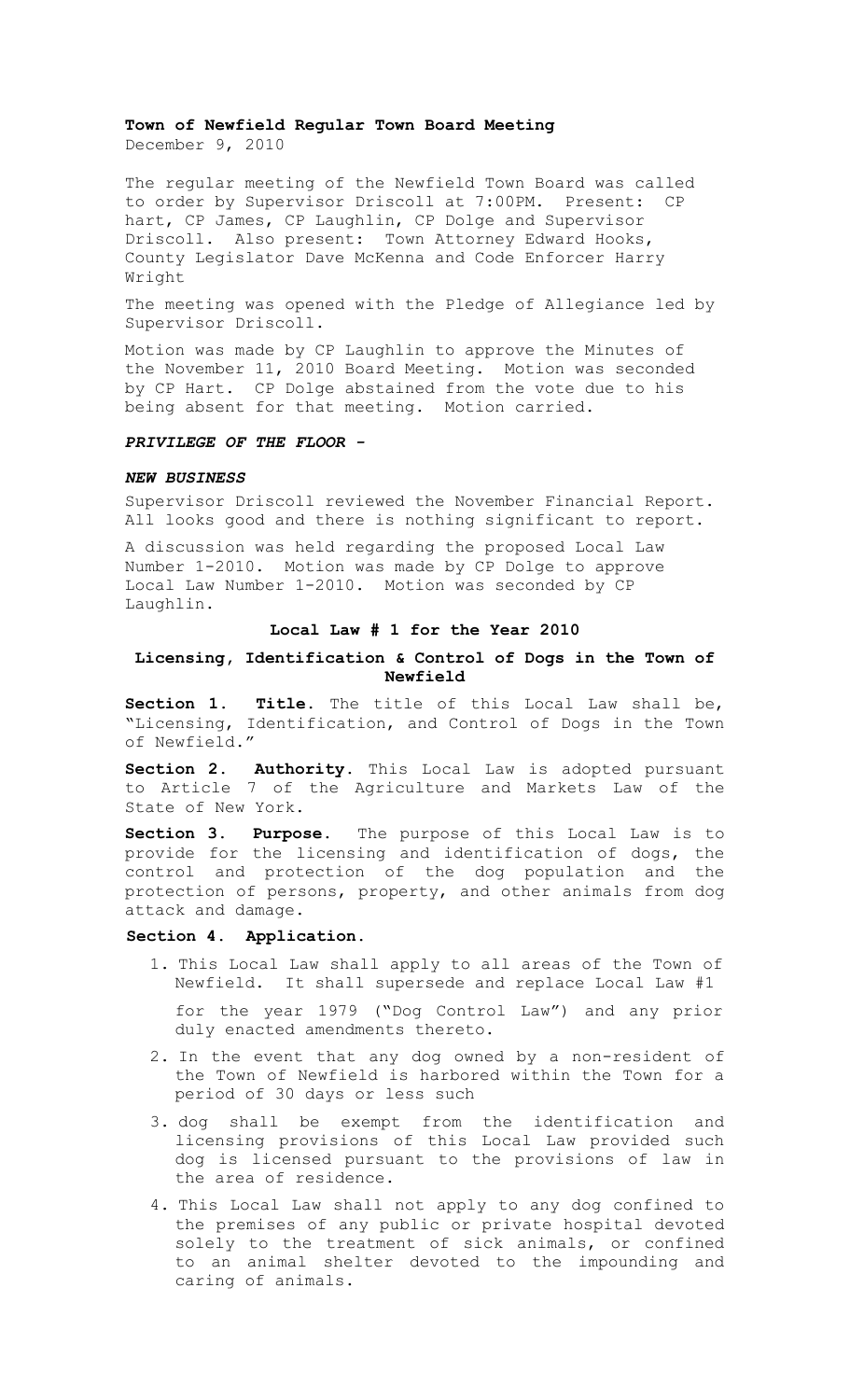Town of Newfield Regular Board Meeting Page: 2 December 9, 2010

**Section 5. Definitions.** As used in this Local Law, the following words shall mean:

- 1. "Altered" shall refer to a dog that has been spayed or neutered.
- 2. "At large" means an unleashed dog not under control of the owner and off the premises of the owner
- 3. "Companion animal" means any dog or cat, and shall also mean any other domesticated animal normally maintained in or near the household of the owner or person who cares for such other domesticated animal. "Companion animal" shall not include a "domestic animal" as defined in this Section.
- 4. "Dangerous dog" means any dog which
	- a. without justification attacks a person, companion animal, farm animal, or domestic animal as defined in this section and causes physical injury or death, or
	- b. behaves in a manner which a reasonable person would believe poses a serious and unjustified imminent threat of serious physical injury or death to one or more persons, companion animals, farm animals or domestic animals or
	- c. without justification attacks a "Guide Dog", "Hearing Dog", "Service Dog", "Working Search Dog", "War Dog", "Detection Dog", "Police Work Dog", or "Therapy Dog**"** and causes physical injury or death.
	- d. "Dangerous dog" does not include a "Police Work Dog", while being used to assist one or more law enforcement officers in the performance of their official duties.
- 5. "Detection dog" means any dog that is trained and is actually used for such purposes or is undergoing training to be used for the purpose of detecting controlled substances, explosives, ignitable liquids, firearms, cadavers, or school or correctional facility contraband.
- 6. "Dog" means any member of the species canis familiaris.
- 7. "Dog Control Officer" means any individual appointed by the Town to assist in the implementation and enforcement of this Local Law or any authorized officer, agent or employee of an incorporated humane society or similar incorporated dog protective association under contract with the Town to assist in the enforcement of this Local Law.
- 8. "Domestic animal" means any domesticated sheep, horse, cattle, fallow deer, red deer, sika deer, whitetail deer which is raised under license from the New York State Department of Environmental Conservation, llama, goat, swine, fowl, duck, goose, swan, turkey, confined domestic hare or rabbit, pheasant or other bird which is raised in confinement under license from the New York State Department of Environmental Conservation before release from captivity, except that the varieties of fowl commonly used for cock fights shall not be considered domestic animals for the purposes of this Local law.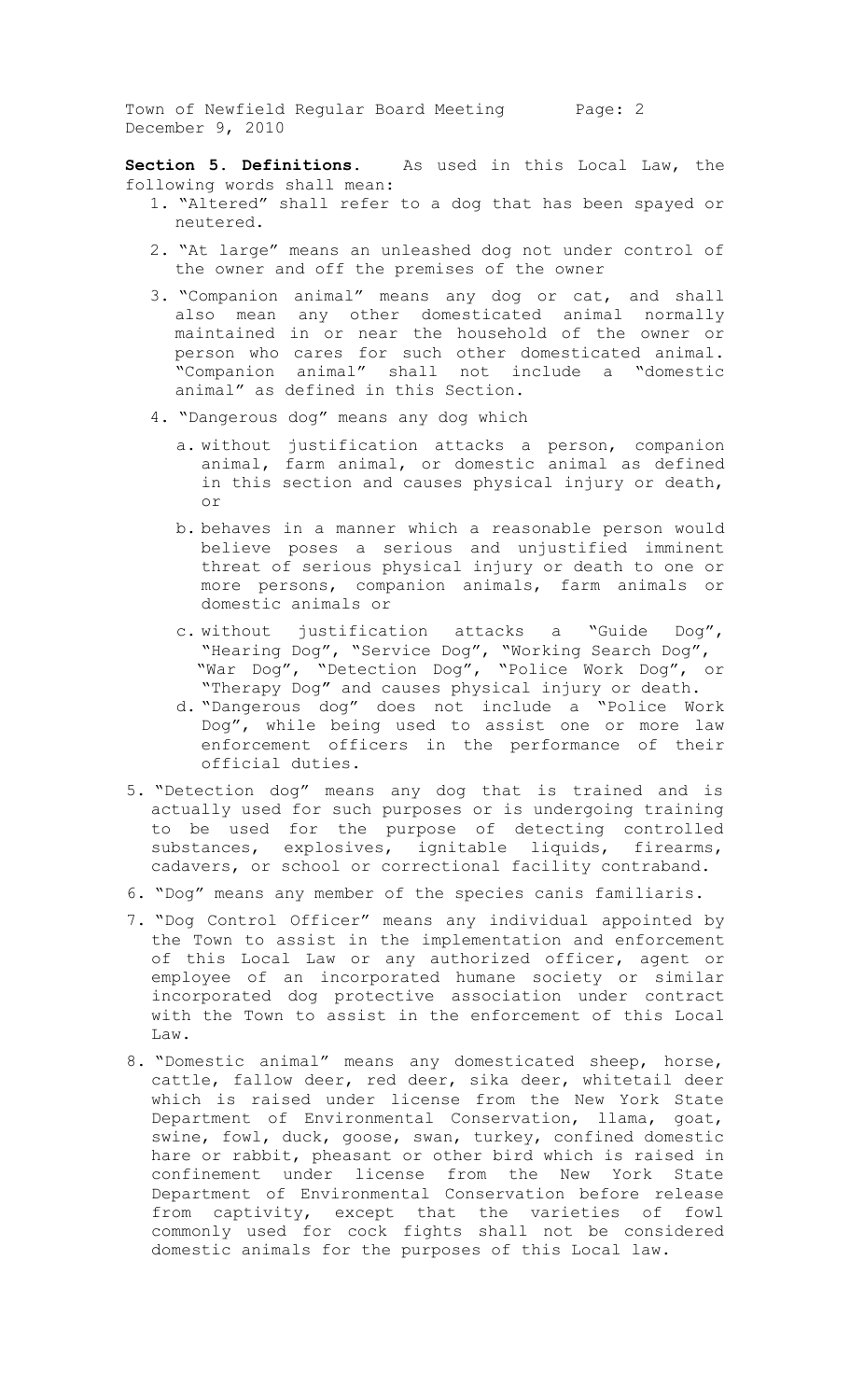Town of Newfield Regular Board Meeting Page: 3 December 9, 2010

9. "Farm animal**"**, as used in this Local Law, means any ungulate, poultry, species of cattle, sheep, swine, goats, llamas, horses or fur-bearing animals, as defined in New York State Environmental Conservation Law, which are raised for commercial or subsistence purposes. Fur-bearing animal shall not include dogs or cats.

"Guide dog" means any dog that is trained to aid a person who is blind and is actually used for such purpose, or any dog owned by a recognized guide dog training center located within the State of New York

- 10. during the period such dog is being trained or bred for such purpose.
- 11. "Harbor" means to provide food or shelter to any dog.
- 12. "Hearing dog" means any dog that is trained to aid a person with a hearing impairment and is actually used for such purpose, or any dog owned by a recognized training center located within the State of New York during the period such dog is being trained or bred for such purpose.
- 13. "Identification tag" means a tag issued by the Town of Newfield or other licensing municipality which sets forth an identification number, together with the name of the municipality, the State of New York, contact information, including telephone number for the municipality, and such other information as the licensing municipality deems appropriate.
- 14. "Identified dog" means any dog carrying an identification tag.
- 15. "Municipality" means any county, town, city or village.
- 16. "New York State Agriculture and Markets Law" means the Agriculture and Markets Law of the State of New York in effect as of the effective date of January 1, 2011 and as amended thereafter.
- 17. "Owner" means any person who harbors or keeps any dog. If a dog is not licensed, the term of "owner" shall designate and cover any person or persons, firm, association or corporation who or which at any time owns or has custody or control of, harbors, or is otherwise responsible for any animal which is kept, brought or comes within the Town. Any person owning or harboring a dog for a period of one week prior to the filing of any complaint charging a violation of this Local Law shall be held and deemed to be the owner of such dog for the purpose of this Local Law. In the event any dog found to be in violation of this Local Law shall be owned by a minor (under 18 years of age), the head of the household in which said minor resides shall be deemed to have custody and control of said dog and shall be responsible for any acts of said dog and violation of this Local Law.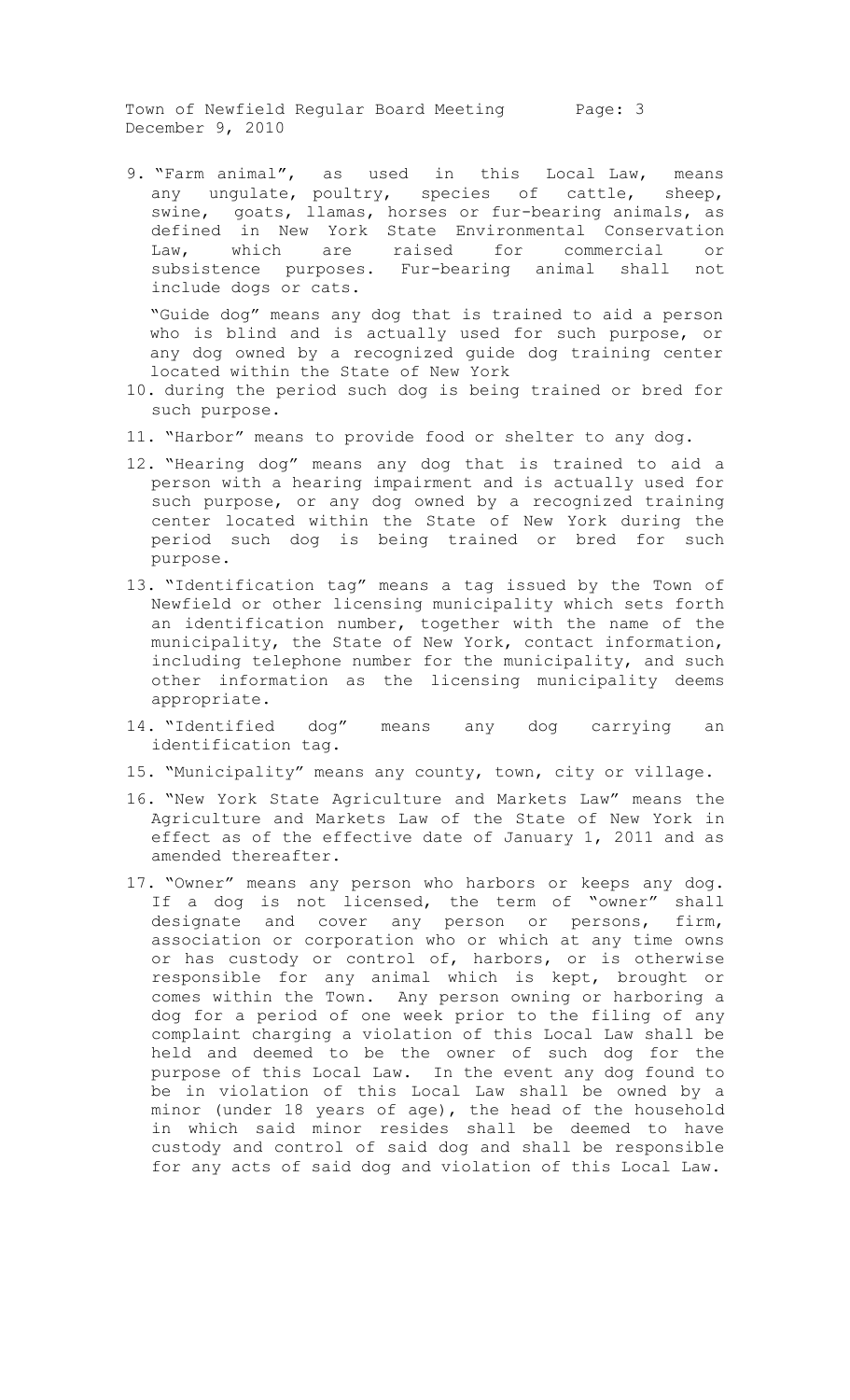Town of Newfield Regular Board Meeting Page: 4 December 9, 2010

- 18. "Owner of record" means the person purchasing the license or in whose name any dog was last licensed. An owner of record shall be 18 years of age or older.
- 19. "Person" means any individual, corporation, partnership, association or other organized group of persons, municipality, or other legal entity.
- 20. "Police work dog" means any dog owned or harbored by any state or municipal police department or any state or federal law enforcement agency, which has been trained to aid law enforcement officers and is actually being used for police work purposes.
- **21. "**Purebred Dog**"** means a dog registered by a nationally recognized registry association.
- 22. "Recognized registry association" means any registry association that operates on a nationwide basis, issues numbered registration certificates and keeps such records as may be required by the Commissioner of Agriculture.
- 23. "Service dog" means any dog that has been or is being individually trained to do work or perform tasks for the benefit of a person with a disability, provided that the dog is or will be owned by such person or that person's parent, guardian or other legal representative.
- 24. "Therapy dog" means any dog that is trained to aid the emotional and physical health of patients in hospitals, nursing homes, retirement homes and other settings and is actually used for such purpose, or any dog owned by a recognized training center located within the state during the period such dog is being trained or bred for such purpose.
- 25. "Tompkins County Working dog" shall refer to any **"**Guide Dog", "Hearing Dog", "Service Dog", "Working Search Dog", "War Dog", "Detection Dog", "Police Work Dog", or "Therapy Dog" as defined by this Local Law and Article 7 of New York State Agriculture & Markets Law, and is duly licensed any licensing municipality within Tompkins County, New York and wearing a Tompkins County Working Dog tag.
- 26. "Town" means the area within the corporate limits of the Town of Newfield. "Town Board" means the Town of Newfield Board.
- 27. "Town Clerk" means the Newfield Town Clerk.
- 28. "Unaltered" shall refer to any dog that is not spayed or neutered.
- 29. "War dog" means any dog which has been honorably discharged from the United States armed services.
- 30. "Working search dog" means any dog that is trained to aid in the search for missing persons, is actually used for such purpose.
- 31. To the extent not defined herein and in addition thereto, the terms defined under Section 108 of the Agriculture and Markets Law (as the same may be amended from time-to-time) shall have the meanings described therein.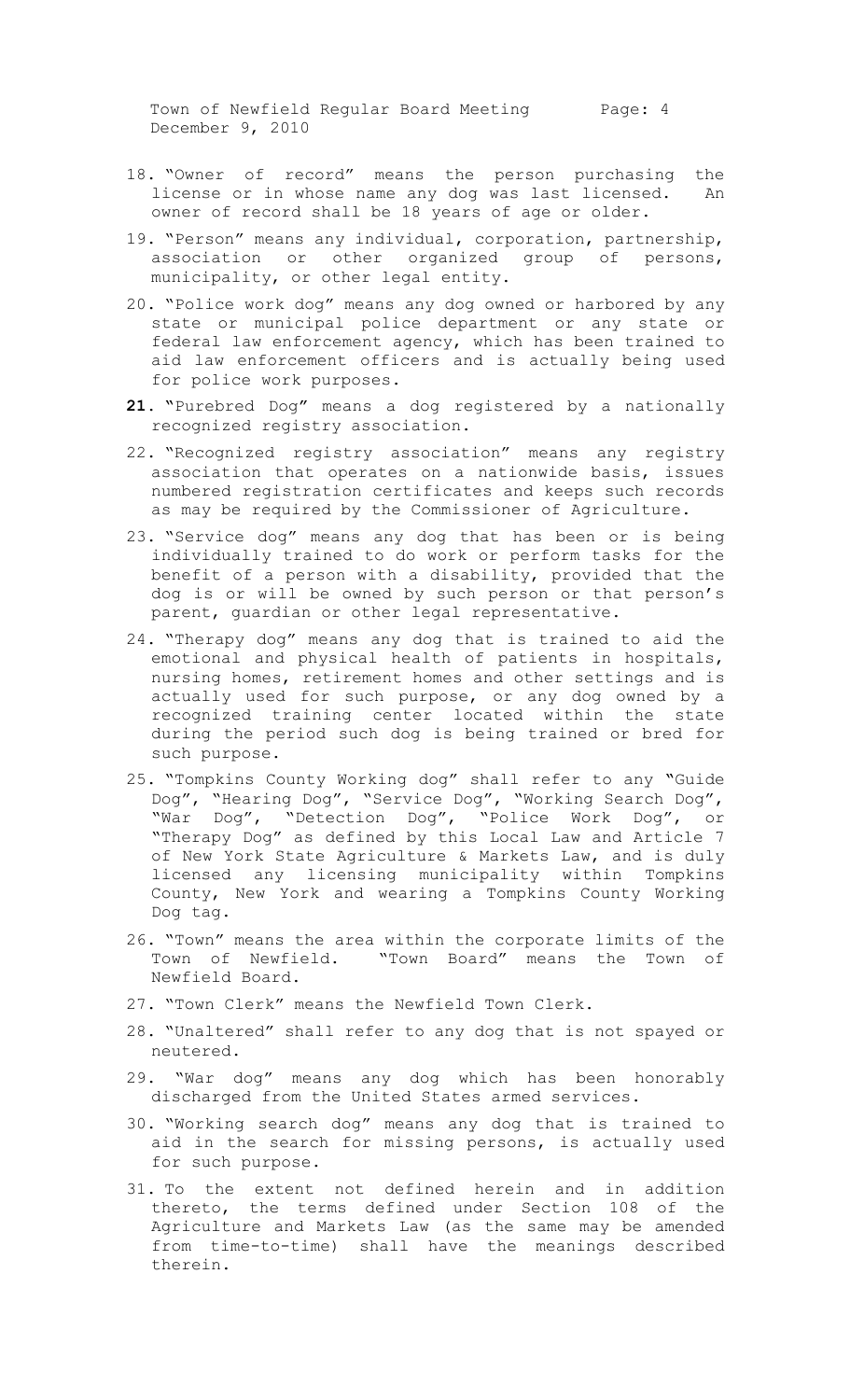Town of Newfield Regular Board Meeting Page: 5 December 9, 2010

# **Section 6. Licensing.**

- 1. Application for Original License.
	- a. The owner of any dog reaching the age of four months shall immediately make application to the Town Clerk for a dog license on a form provided by the Town Clerk's Office. No license shall be required for any dog which is under the age of four months and which is not at large, or any dog that is residing in a pound or shelter maintained by or under contract or agreement with the State of New York or any county, city, town or village, duly incorporated society for the prevention of cruelty to animals, duly incorporated humane society or duly incorporated dog protective association.
	- b. In the case of an unlicensed dog being redeemed by the owner or a dog being adopted from a shelter or pound the Town Clerk and the manager of the facility shall establish a licensing procedure that is agreeable and beneficial to both the Town of Newfield and the shelter or pound.
- 2. Rabies Vaccination Required. All applications for a dog license shall be accompanied by a valid rabies certificate signed by a licensed veterinarian or, in lieu thereof, a statement certified by a licensed veterinarian stating that the dog is too young to be vaccinated or because of old age or another reason, the life of the dog would be endangered by the administration of vaccine. A copy of the rabies certificate or certified statement shall be made and attached to the Clerk's copy of the application. In the case of an unlicensed dog being redeemed by the owner or a dog being adopted form a shelter copies shall be forwarded to the Town Clerk. Such records shall be kept on file by the Town Clerk and be made available upon request for rabies and other animal disease control efforts.
- 3. Spay/Neuter Certificates**.** In the case of a spayed or neutered dog, every application shall be accompanied by a certificate signed by a licensed veterinarian or an affidavit signed by the owner, showing that the dog has been spayed or neutered. In lieu of the spay or neuter certificate an owner may present a statement certified by a licensed veterinarian stating that he has examined the dog and found that because of old age or other reason, the life of the dog would be endangered by spaying or neutering. In such case, the license fee for the dog shall be the same as for a spayed or neutered dog as set forth in Part 7 of this Section.

License**.** Upon receiving a complete application, the required documents and the fee, the Town Clerk shall issue a license and tag. The Town Clerk's copy shall be kept on file in accordance with the Records Retention and Disposition Schedule MU-1 issued by the New York State Archives and Records Administration or such other or different means as may at any time be Town of Newfield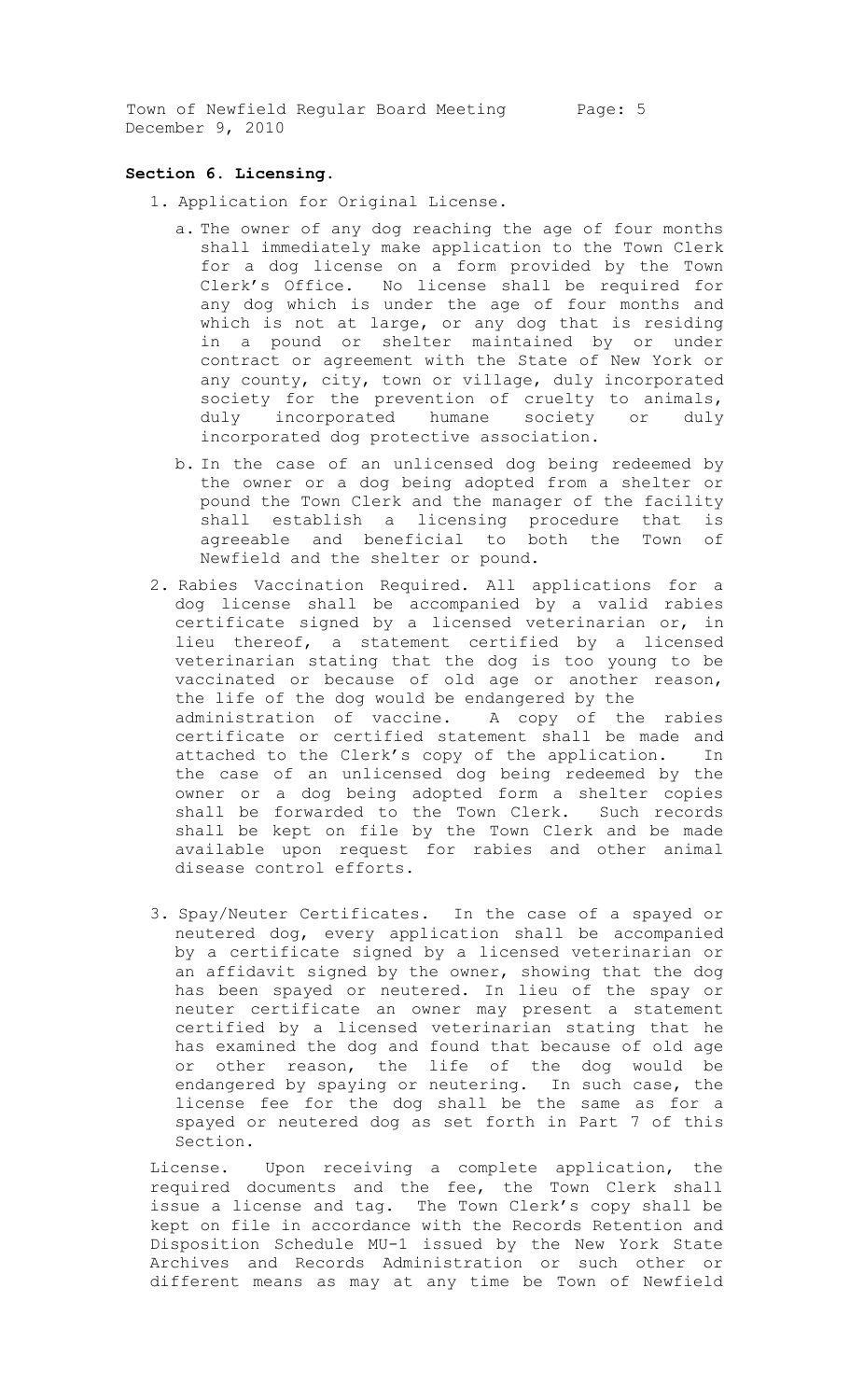Regular Board Meeting **Page: 6** Page: 6 December 9, 2010

- 4. prescribed by the State of New York for such purpose.
- 5. Expiration of License. An original license shall be issued for a period of one year, and shall expire on the last day of the month one year from the date of issue.
- 6. License Renewal.
	- c. License renewal forms shall be mailed by the Town Clerk.

d. A new rabies certificate shall be required if the one on record has expired or expires within 30 days of the date of renewal. An in-lieu-of statement as described in Part 2 of this Section may be substituted for a rabies certificate. New rabies certificates and statements

shall be copied and attached to the Town Clerk's copy of the renewal.

e. A spay/neuter certificate shall not be required if one is already on file with the Town Clerk. In a case where the dog has been altered during the preceding year, the certificate shall be presented to the Town Clerk in order to receive the reduced fee for an altered dog. The Town Clerk shall make a copy of the certificate and attach it to the original license on file.

f. The renewal shall expire on the last day of the month in the same month that it was originally issued. (i.e., a license originally issued in January will always expire in January.)

- g. Renewing early or late, does not change the renewal month. However, owners having more than one dog may request common renewal dates for their licenses, which may be granted at the discretion of the Town Clerk, provided that all other New York State and local licensing and renewal requirements are satisfied. No licensing fees will be prorated, refunded, or waived when accommodating such a request.
- h. Upon renewal the Town Clerk shall provide a validated license to the owner. The Clerk's copy shall be kept on file in accordance with the Records Retention and Disposition Schedule MU-1 issued by the New York State Archives and Records Administration or such other or different means as may at any time be prescribed by the State of New York for such purpose.
- 7. License Fees.
	- i. Pursuant to this Local Law, the Town Board of the Town of Newfield is authorized to establish by resolution, a schedule of fees pertaining to the licensing, identification and enumeration of dogs. The Town Board may amend the fee schedule by resolution from time to time as it deems appropriate. The most current fee schedule will be kept on file in the office of the Newfield Town Clerk for public inspection.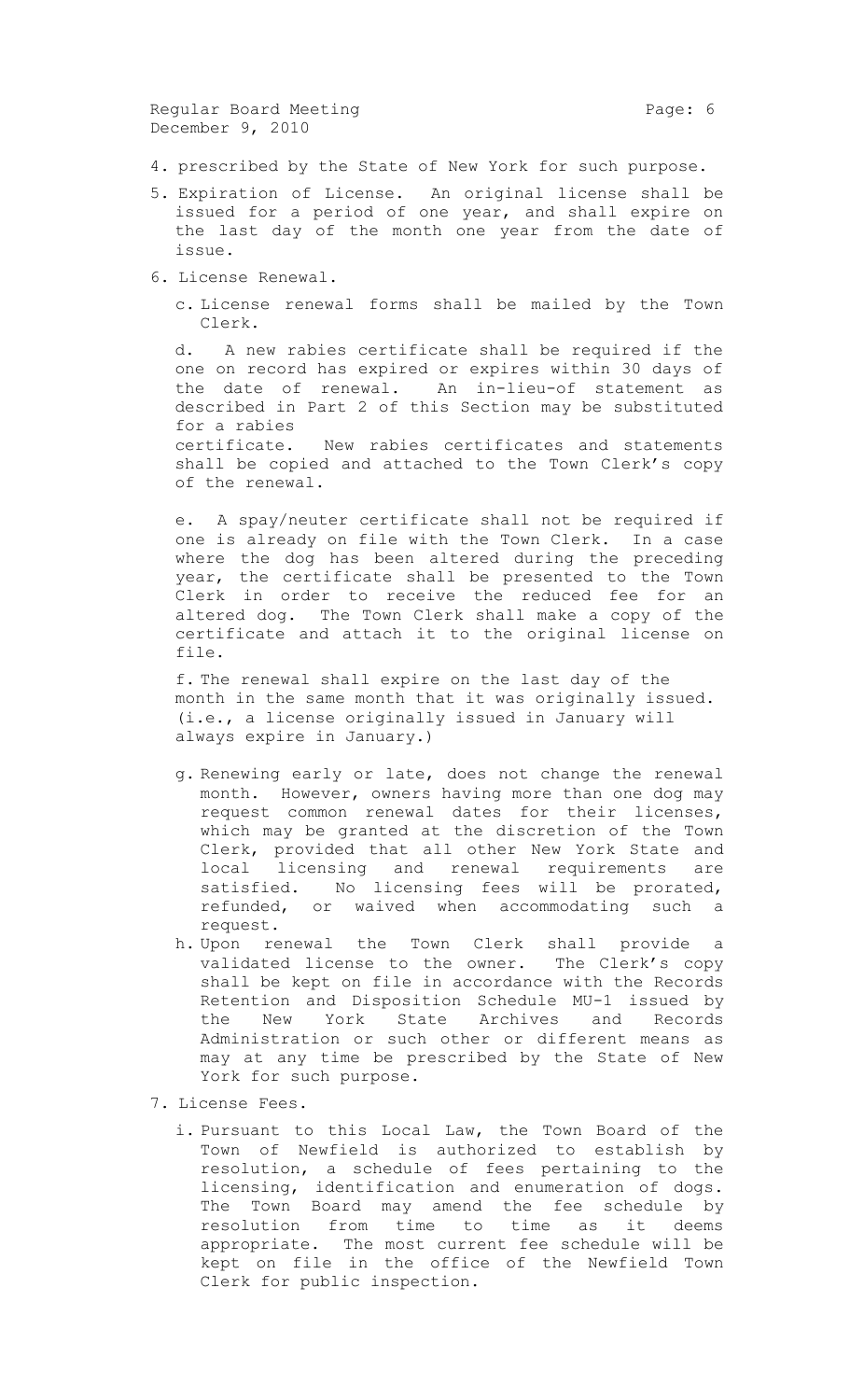Town of Newfield Regular Board Meeting Page: 7 December 9, 2010

- j. All applications for original licenses or renewals shall be accompanied by a fee established by resolution of the Newfield Town Board.
- k. All revenue derived from such fees shall be the sole property of the Town of Newfield and shall be used only for controlling dogs and enforcing this Local Law and Article 7 of New York State Agriculture and Markets Law. Said revenue may also be used to subsidize the spaying or neutering of dogs, to subsidize any facility as authorized under Article 7 of New York State Agriculture and Markets Law, and to subsidize public humane education programs related to responsible dog ownership.
- l. In no event shall any money derived from license fees be used to subsidize the spaying or neutering of cats or animals other than dogs.
- m. No license fees are refundable or partially refundable in the event that a dog is lost, stolen, sold, given away, surrendered or deceased before the expiration of the license.
- n. An additional fee may be established by resolution of the Newfield Town Board should a dog be identified as unlicensed during an enumeration. Such additional fee shall be the property of the Town of Newfield and shall be used to pay the expenses incurred while conducting the enumeration. In the event the additional fees collected exceed the expenses incurred, such excess fees may be used for enforcing this Local Law and for spaying or neutering dogs.
- o. In addition to the fees set by the Town Board, an additional New York State Spay/Neuter Surcharge shall be assessed for the purpose of carrying out population control efforts as mandated by Article 7 of New York State Agriculture and Markets Law (currently codified as Section 117-a thereof). Money derived from such additional assessment may be used to subsidize the spaying and neutering of cats as well as dogs pursuant to Article 7 of New York State Agriculture and Markets Law.
- 8. Exemptions to License Fees. Licenses for any guide dog, hearing dog, service dog, war dog, working search dog, detection dog, police work dog or therapy dog shall be exempt from license fees. Each copy of any license for such dogs shall be conspicuously marked "Guide Dog", "Hearing Dog", "Service Dog", "Working Search Dog", "War Dog", "Detection Dog", "Police Work Dog", or "Therapy Dog", as may be appropriate, by the Town Clerk. Pursuant to Article 7 of New York State Agriculture and Markets Law, said dogs are not exempt from the mandated population control fee.

9.Identification of dogs.

a. When a dog is originally licensed, a Town of Newfield identification number will assigned and an identification tag shall be issued, which shall be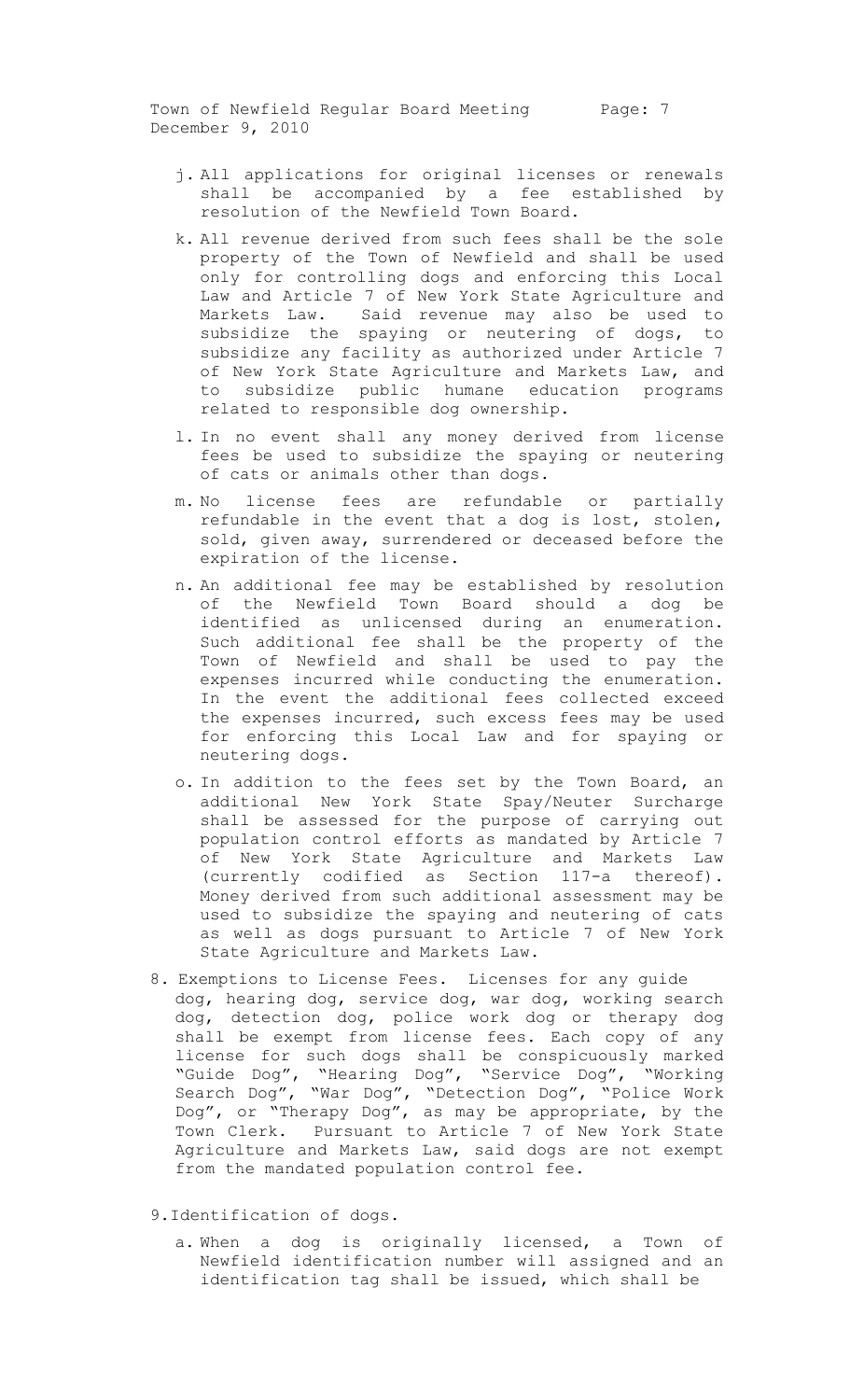Town of Newfield Regular Board Meeting Page: 8 December 9, 2010

worn by the dog at all times.

- b. Existing New York State Agriculture and Markets dog licenses being renewed or transferred in from another municipality shall be assigned a Town of Newfield identification number and an identification tag shall be issued. The New York State Agriculture and Markets tag or other municipality's tag shall be discarded and the Town of Newfield tag shall be worn by the dog at all times.
- c. A dog participating in a dog show is exempted from wearing an identification tag only for the duration of the show.
- d. No identification tag shall be affixed to the collar of any dog other than the dog to which it was assigned.
- e. Any guide dog, hearing dog, service dog, war dog, working search dog, detection dog, police work dog or therapy dog shall be issued a Town of Newfield identification tag and a Tompkins County Working Dog tag. Both tags shall be worn by the dog at all times.
- f. Lost tags shall be replaced at the expense of the owner at a fee set by the Newfield Town Board.
- 9. Change of Address.When there is a change of address for the owner of record, the owner shall notify the Town Clerk's Office of such change. If the change is still within the Town of Newfield, the Town Clerk will make the appropriate updates to the dog license record. If the change is located outside the Town of Newfield, the Town Clerk shall make a note in the record and cancel the license. The Clerk shall forward a copy of the license to the Clerk of the municipality to which the owner has moved, informing said Clerk that the dog now resides in their municipality.
- 10. Change of Ownership. In the event of a change in the ownership of any dog licensed in the Town of Newfield, the new owner shall immediately make application for a license for such dog. Additionally, the original owner of record shall notify the Town Clerk's Office of the change of ownership. Such original owner of record shall be liable for any violation under this Local Law until such filing is made or until the dog is licensed in the name of the new owner.
- 11. Lost, Stolen or Deceased Dog. If any dog which has been licensed in the Town of Newfield is lost, stolen or deceased, the owner of record shall notify the Town Clerk's Office with reasonable promptness.
- 12. Lists of Licensed Dog Owners. No dog licensing records, information, or lists shall be made available to any person or company for commercial purposes.
- 13. Purebred Licenses.

Purebred Licenses are offered in the Town of Newfield as an alternative to individual dog licenses for owners actively involved in the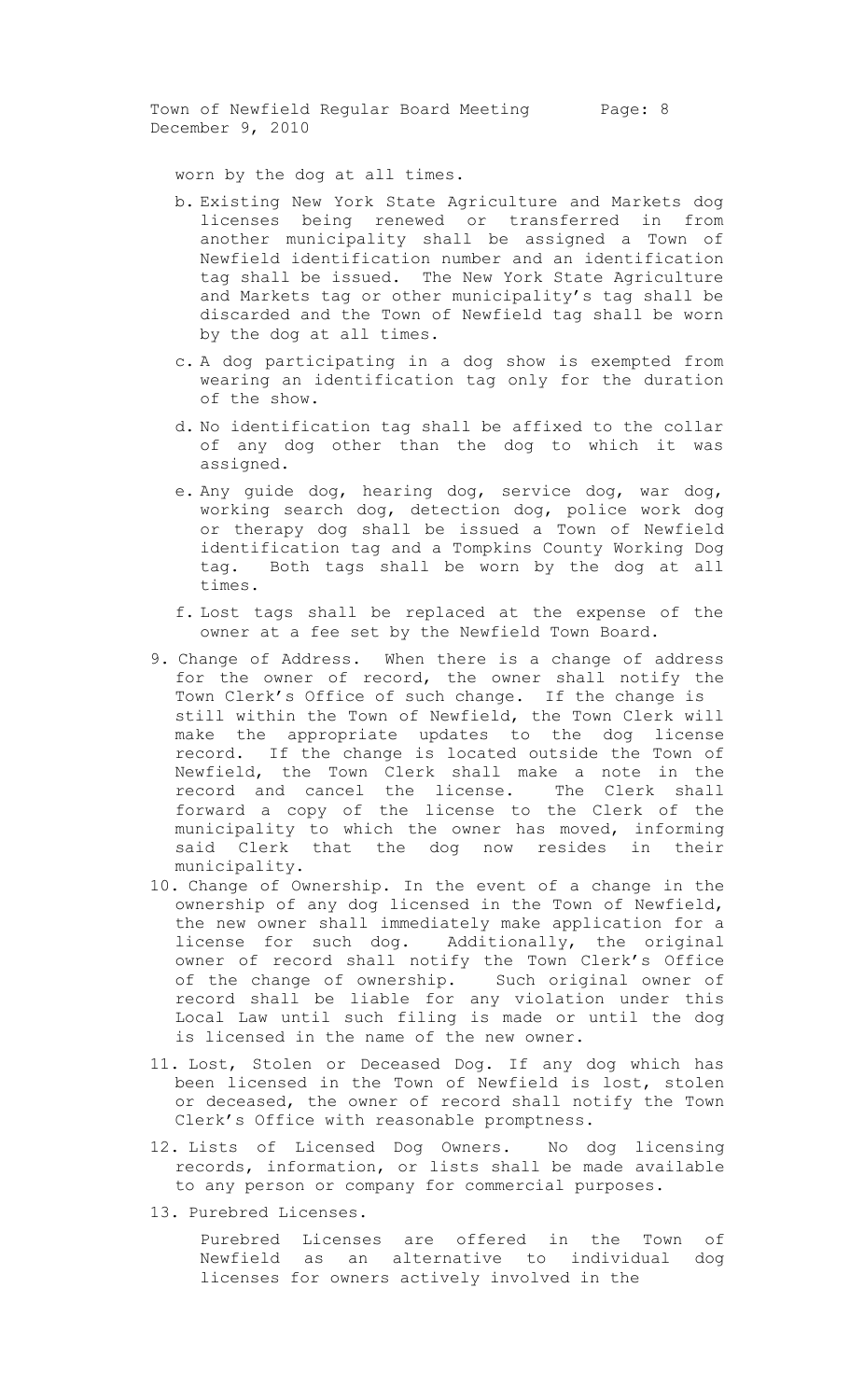Town of Newfield Regular Board Meeting Page: 9 December 9, 2010

breeding and sale of purebred dogs.

- q. To qualify for a Purebred License, a person must own five or more purebred dogs and at least five of those dogs must be unaltered.
- r. At the time of application, the Town Clerk shall assign a Purebred License identification number.
- s. Application for a purebred license shall be on a form provided by the Town Clerk and shall include rabies vaccination certification as specified in Part 2 of this Section for every dog listed on the license, a copy of which shall be kept on file by the Town Clerk.
- t. Copies of registry papers for every dog or a comprehensive list of registry numbers and associations shall be required and filed with the Clerk's copy of the license.
- u. All dogs over four months of age must be listed and included in the purebred license.
- v. Purebred licenses shall be issued for one year and renewed annually.
- w. All applications for and renewals of purebred licenses shall be accompanied by a fee as set by resolution of the Town Board. In addition, an assessment of \$3.00 for each dog unaltered dog and \$1.00 for each altered dog shall be added for the purpose of carrying out animal population control efforts as mandated by Article 7 of New York State Agriculture and Markets Law. No fee or portion thereof shall be refundable once the license is issued.
- x. The Town Clerk may request that the Dog Control Officer verify the number of dogs being claimed on any purebred license.
- y. No purebred license is transferable. Upon change of ownership of any dog licensed under a purebred license, the new owner shall immediately make application for a license pursuant to Part 1 of this Section, except when the new owner holds a valid purebred license and adds the dog to such purebred license.

### **Section 7. Prohibited Acts.**

A. Any owner of a dog or any other person who harbors any dog in the Town shall be in violation of this law if such dog:

1. Is not restrained by an adequate collar and lease or under full control of a responsible person when not on the property of the owner or the property another person harboring or having custody or control of the dog.

2. Engages in habitual loud howling or barking or conducts itself in such manner as to habitually annoy any person other than the person owning or harboring such dog.

3. Caused damage or destruction to property including domestic animals and pets, defecates, urinates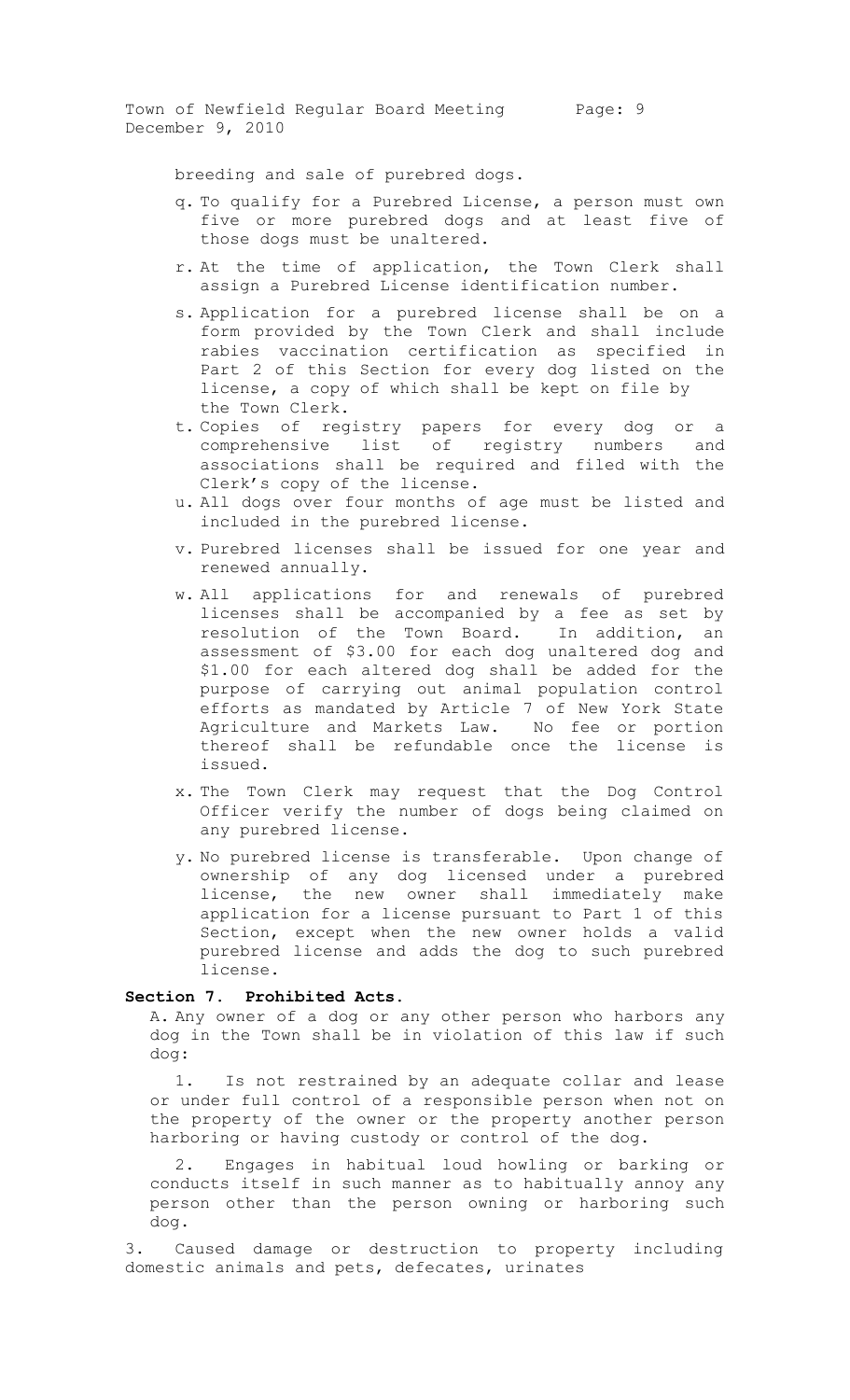Town of Newfield Regular Board Meeting Page: 10 December 9, 2010

or otherwise commits a nuisance other than on the premises of the person owning or harboring such dog.

4. Chases or otherwise harasses any person in such a manner as reasonably to cause nuisance or annoyance, intimidation or to put such person in reasonable apprehension of bodily harm or injury.

5. Except when restrained by an adequate collar and lease on the property of the owner or other person harboring or having custody of the dog, chases, barks at, leaps on or otherwise harasses any (i) bicycle, motorcycle, motor wagon, carriage, or any other vehicle or device used by persons for travel or as a conveyance, or any riders or occupants thereof, or (ii) any horse or other animal including any rider thereon.

B. In addition, a dog owner or one who harbors any dog in the Town shall violate this law if he/she:

1. Fails to license any dog at the age of four (4) months or older, or allow any dog to be unlicensed due to failure to renew a dog license.

2. Fails to have any dog identified by a valid and current Town of Newfield dog license identification tag or fails to cooperate in the dog enumeration census.

3. Knowingly affixes to any dog any false or improper identification tag or any identification tag belonging to another dog.

4. Fails to confine, restrain or present such dog for any lawful purpose pursuant to this Local Law or Article 7 of New York State Agriculture and Markets Law.

5. Furnishes any false or misleading information on any license or form, required by the Town, the Newfield Dog Control Officer, or any shelter or pound servicing the

6. Fails to notify the Town Clerk of any change of ownership, change of address, death or loss of any dog licensed in the Town.

Establishment of the fact or facts that a dog has committed any of the acts prohibited by this Local Law shall be presumptive evidence against the owner of such dog that he/she has failed to properly confine, leash or control his/her dog.

C. No person shall hinder, restrain, resist or oppose the Dog Control Officer, a peace officer, or other person authorized to administer, carry out or enforce any provision of this Local Law or Article 7 of the Agriculture and Markets Law.

# **Section 8. Removal of Feces.**

1. Any owner who allows a dog to defecate on any public or private property, other than the property of the owner, shall immediately clean up the feces, place it in a plastic container or bag, and deposit it in a container used for the disposal of refuse.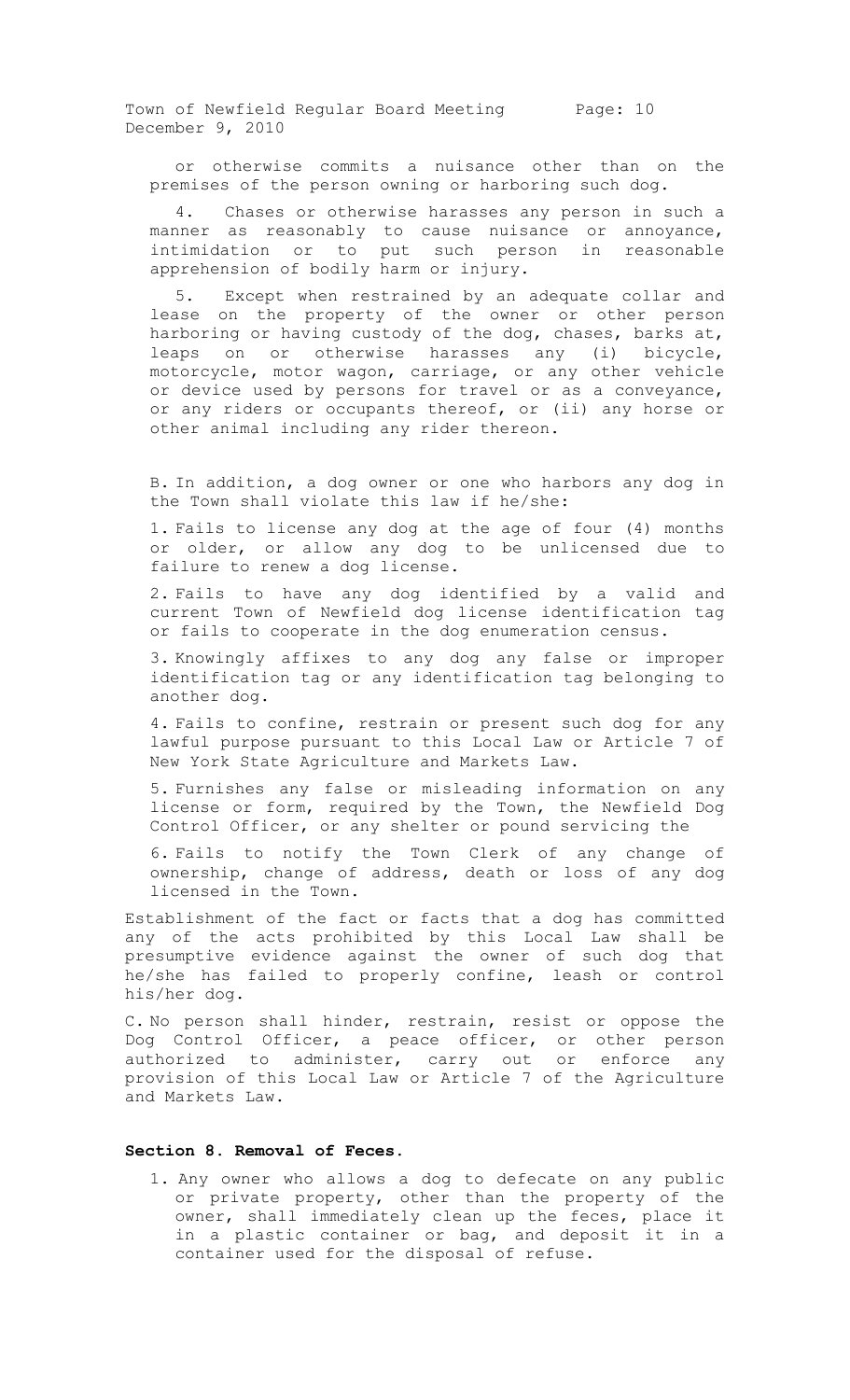Town of Newfield Regular Board Meeting Page: 11 December 9, 2010

### **Section 9. Conditions for Keeping Dogs.**

All premises occupied by dogs shall be kept in a clean, sanitary condition. Adequate food, water, shelter and space must be provided for each dog owned. For the purpose of this Section, "adequate" shall mean sufficient for age, size and number of dogs on the premises.

# **Section 10. Female Dogs.**

All female dogs, while in season (heat), shall be confined to the premises of their owner and may not be left outside unattended. Any owner not adhering to this section shall be subject to having the dog seized by the Dog Control Officer and removed to a shelter or pound for confinement. The owner of any dog seized pursuant to this section shall be subject to an impoundment fee plus the shelter's usual boarding fees for time spent in the shelter. In the event that the dog is released from the shelter before the end of its cycle, the owner must demonstrate to the shelter manager that the dog shall be sufficiently confined elsewhere.

# **Section 11. Liability of Owner.**

- 1. If a domestic, farm or companion animal is injured or killed as a result of being attacked, chased or worried by any dog, the owner of said dog shall be liable for damage. The owner of such injured or killed animal may make a complaint to the Dog Control Officer or a police officer who shall proceed pursuant to the Dangerous Dog Section of Article 7 of New York State Agriculture and Markets Law (currently Section 121 thereof).
- 2. In no event shall the Town of Newfield or the County of Tompkins be held liable for any damage done by any dog.

### **Section 12. Dangerous Dogs.**

- 1. The determination of a Dangerous Dog and the prosecution of the owner of such a dog shall be pursuant to Article 7 of New York State Agriculture and Markets Law.
- 2. In the event that a dog is determined by the Newfield Town Court to be a dangerous dog, the Court shall give notice to the Town Clerk of such determination and note will be made in the dog's record. Additionally, the Town Clerk shall notify law enforcement and appropriate emergency services.

# **Section 13. Enforcement/Appearance Ticket.**

Any Dog Control Officer or other person or persons, who are or may be lawfully authorized by the Town, shall administer and enforce the provisions of this Local Law, and for such purpose shall have the authority to issue appearance tickets.

# **Section 14. Seizure, Impoundment, Redemption and Adoption.**

All Seizure, Impoundment, Redemption and Adoption activities required or prescribed under this section shall be performed by the Dog Control Officer (DCO).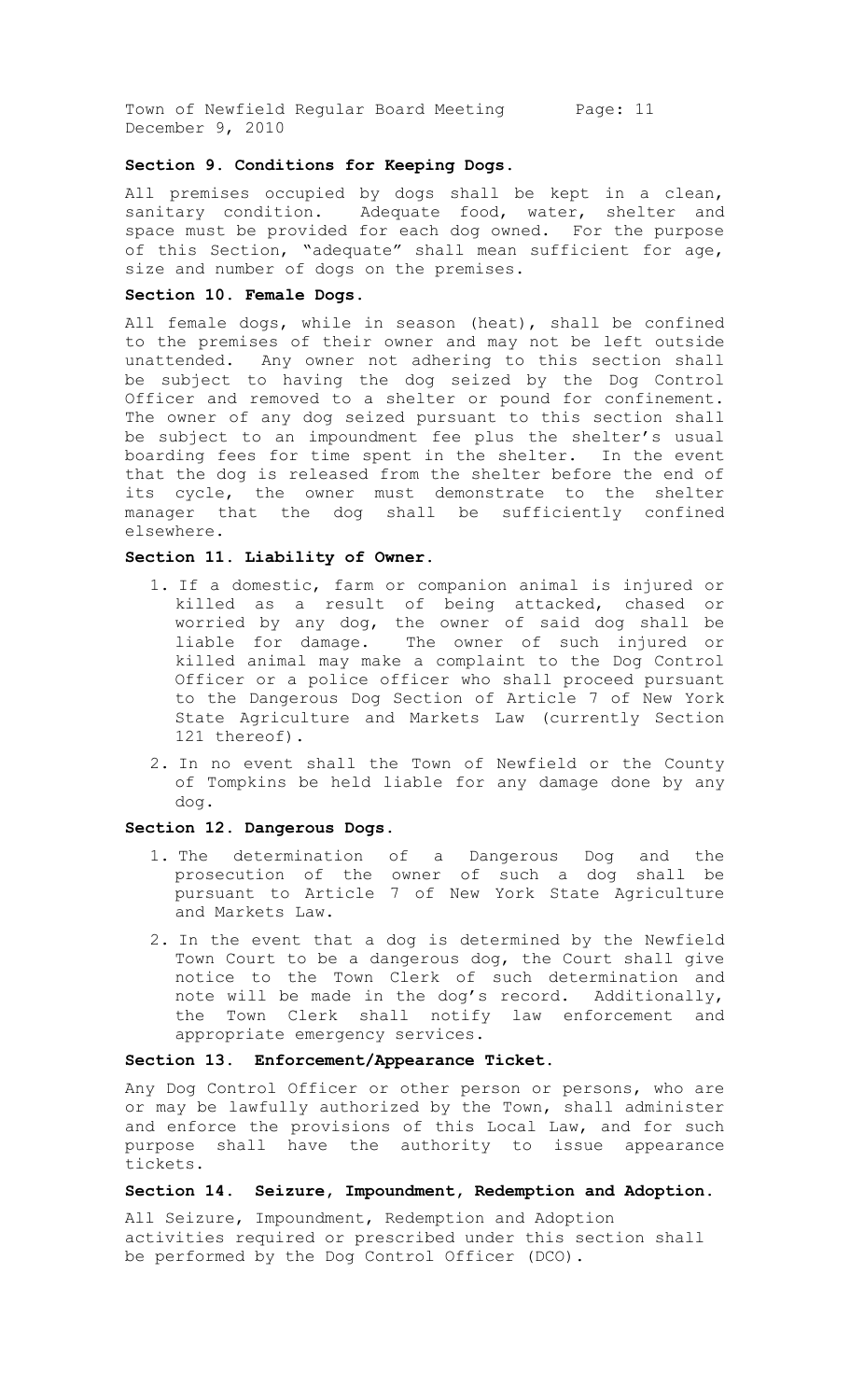Town of Newfield Regular Board Meeting Page: 12 December 9, 2010

- 1. Any dog belonging to a person found in violation of any of the provisions of this Local Law may be seized, impounded and disposed of pursuant to the provisions of New York State Agriculture and Markets Law (currently, Section 118 thereof).
- 2. Any dog believed to be dangerous and which poses an immediate threat to the public safety may be seized.
- 3. Any dog may be seized, which has been judged to be a Dangerous Dog pursuant to New York State Agriculture and Markets Law and whose owner has failed to obey a court order pertaining to said Dangerous Dog.
- 4. Every dog impounded shall be properly cared for, sheltered, fed and watered.
- 5. Seized dogs may be redeemed by producing proof of licensing and identification and by paying redemption and such other fees as may be set by the DCO.
- 6. Each dog which is not identified, whether or not licensed, shall be held for a period of 5 days from the day seized during which period the dog may be redeemed by its owner. Said owner shall provide proof that the dog has been licensed pursuant to this Local Law and pay an impoundment fee pursuant to Part 5 of this Section. Seized dogs that are found to be unlicensed shall be licensed before leaving the shelter and shall pay an Impounded Dog License Surcharge in addition to the regular licensing fee as set by resolution of the Town Board
- 7. In the case of an identified dog, the owner of record shall be promptly notified by the Dog Control Officer of the seizure and the procedure for redemption either personally or by certified, return receipt requested mail. If notification is personally given, the dog shall be held for a period of 7 days after the day of notice, during which period the dog may be redeemed by the owner. If such notification is made by mail, the dog shall be held for a period of 9 days from the date of mailing, during which period the dog may be redeemed by the owner. Said owner shall provide proof that the dog has been licensed pursuant to this Local Law and pay an impoundment pursuant to Part 5 of this Section. Any owner who provides an expired license as proof will be required to renew the license and pay the additional Impounded Dog License Surcharge before the dog is released from the shelter.

# **Any dog unredeemed at the expiration of the appropriate redemption period shall be made available**

- 8. for adoption or euthanized pursuant to the provision of New York State Agriculture and Markets Law.
- 9. If the owner of any unredeemed dog is known, such owner shall be required to pay the impoundment fees required by Part 5 of this Section.
- 10. The seizure of any dog shall not relieve any person from any violation of this Local Law or New York State Agriculture and Markets Law.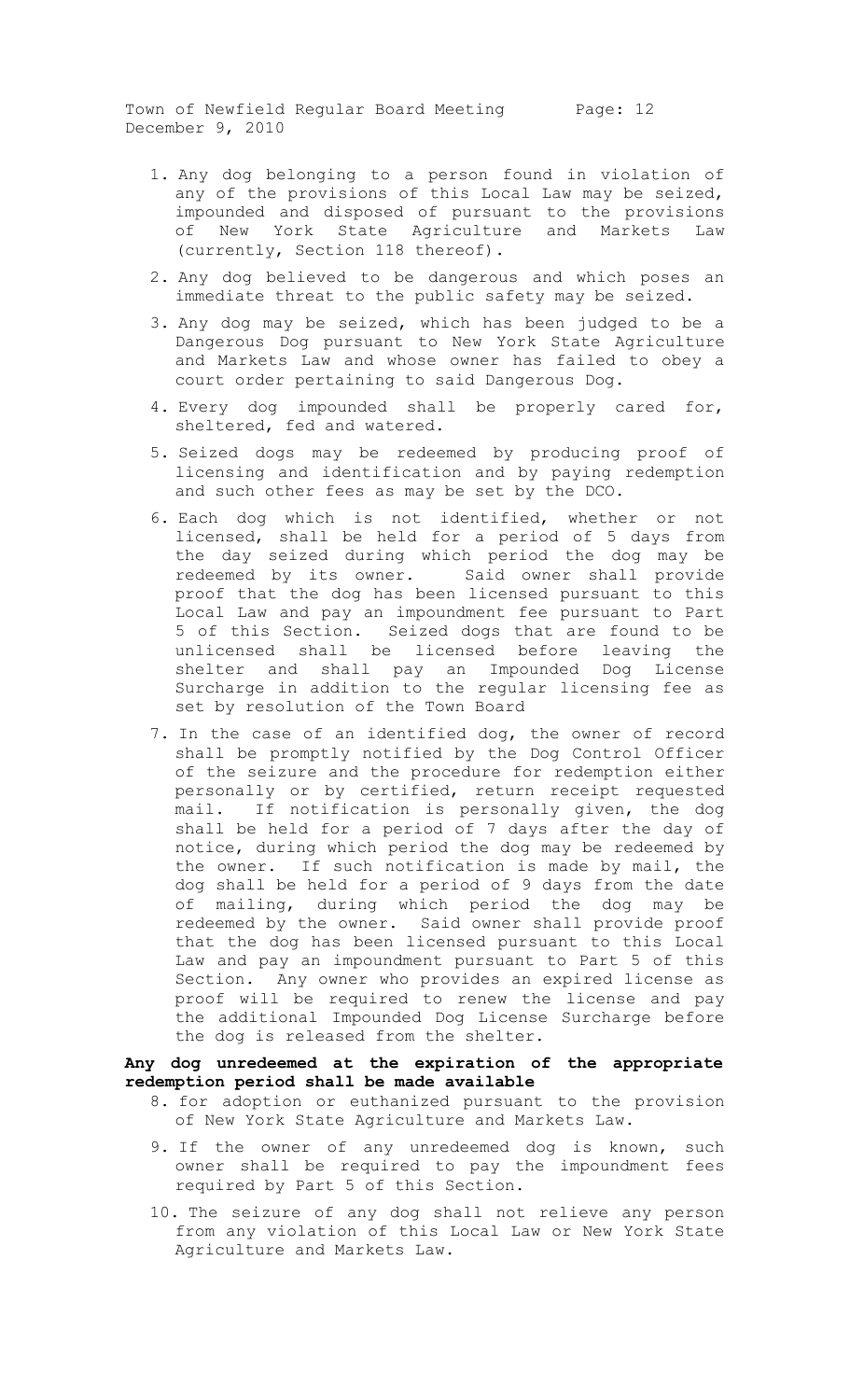Town of Newfield Regular Board Meeting Page: 13 December 9, 2010

### **Section 15. Complaint.**

- 1. Any Town-designated Dog Control Officer having reasonable cause to believe that a violation of this Local Law has been committed in his/her presence shall, and any Police Officer or other peace officer may, issue and serve upon such person an appearance ticket for such violation.
- 2. Any person who observes a dog in violation of this Local Law may file a complaint, under oath, with a Town-designated Dog Control Officer specifying the nature of the violation, the date thereof, a description of the dog, the location of the violation and the name and residence, if known, of the owner of such dog. Such complaint may serve as the basis for enforcing the provisions of this Local Law.
- 3. Upon receipt by the Town-designated Dog Control Officer of any such complaint, that Officer or Agency shall issue an appearance ticket to the alleged owner of the dog to appear before the Newfield Town Court at a date and time specified.

# **Section 16. Violations and Penalties.**

Violations listed under Section 7.A and 7.B of this Local Law shall subject a party found guilty thereof to the following penalties/punishments:

- a. For a first violation a fine not to exceed \$50;
- b. For a second violation a fine not to exceed \$100;

c. For a third and each and any subsequent violation – a fine not to exceed \$250 for each violation and, by possible imprisonment for a term not to exceed fifteen (15) days, for each third or subsequent violation.

These fines and penalties may be revised by the Town Board in its discretion by duly enacted resolution. Such fines and penalties shall be kept on file with and available at the office of the Town Clerk.

### **Section 17. Additional Penalties.**

1. Pursuant to Article 7 of New York State Agriculture and Markets Law, any person who intentionally refuses, withholds, or denies a person, because he or she is accompanied by an on-duty police work dog, working search, war, or detection dog, any accommodations, facilities, or privileges thereof shall be subject to a civil penalty of up to \$200.00 for the first violation and up to \$400.00 for each subsequent violation.

Pursuant to Article 7 of New York State Agriculture and Markets Law, any person who for the purpose of participating in the animal population control program shall falsify proof of adoption from a pound, shelter, duly incorporated society for the prevention of cruelty to animals, duly incorporated humane society or duly incorporated dog or cat protective association or who shall furnish any licensed veterinarian of this state with inaccurate information concerning his or her residency or the ownership of an animal or such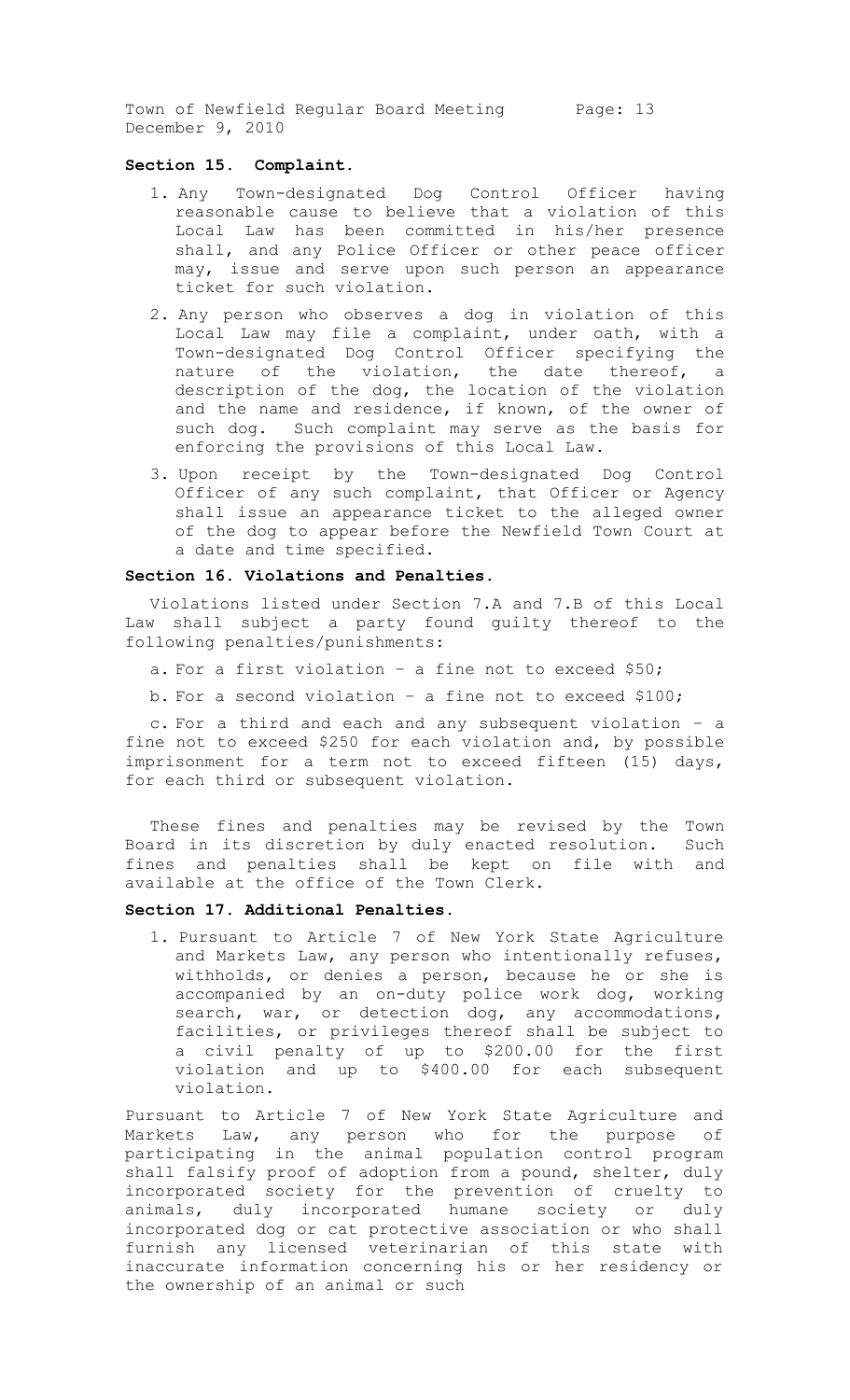Town of Newfield Regular Board Meeting Page: 14 December 9, 2010

2. person's authority to submit an animal for a spaying or neutering procedure pursuant to this Local Law and/or Section 117 of New York State Agriculture and Markets Law, and any veterinarian who shall furnish false information concerning animal sterilization fees shall be guilty of a violation prosecuted pursuant to the New York State Penal Law punishable by a fine of not less than \$250.00.

A violation as defined in Section 7.C of this Local Law shall constitute a violation as defined in the Penal Law of the State of New York and shall be punishable by a penalty of not more than \$500 and/or imprisonment for a term not to exceed fifteen days, for each violation.

# **Section 18. Disposition of Fines.**

Notwithstanding any other provision of law, all moneys collected as fines or penalties by the Town of Newfield as a result of any prosecution for violations of the

provisions of this Local Law or Article 7 of New York State Agriculture and Markets Law and all bail forfeitures by persons charged with such violations shall be the property of the Town of Newfield and shall be paid to the Town Supervisor. Such moneys shall be used only for controlling dogs and enforcing this Local Law. Said revenue may also be used to subsidize the spaying or neutering of dogs, any facility as authorized under Article 7 of New York State Agriculture and Markets Law, and subsidizing public humane education programs in responsible dog ownership.

#### **Section 19. Nonliability.**

No action shall be maintained against the Town of Newfield or any person or persons lawfully authorized by the Town when performing duties pursuant to this Local Law or New York State Agriculture and Markets Law to recover the possession or value of any dog, or for damages for injury or compensation for the destruction of any dog seized or destroyed pursuant to the provisions of this Local Law or New York State Agriculture and Markets Law.

#### **Section 20. Separability**

If any section, paragraph, subdivision, clause, phrase or provision of this Local Law shall be judged invalid or held unconstitutional, it shall not affect the validity of the Local Law as a whole or any part or provision thereof other than the part so decided to be invalid or unconstitutional.

# **Section 21. Repealer.**

This Local Law shall supersede all prior Local Laws, ordinances, rules and regulations relative to the control, licensing and fee schedules of dogs within the Town and they shall be, upon the effective date of this Local Law, null and void.

# **Section 22. Effective Date.**

This Local Law shall take effect the 1<sup>st</sup> day of January 2011.

| AYES |             | NAYS |
|------|-------------|------|
|      | CP James    | None |
|      | CP Laughlin |      |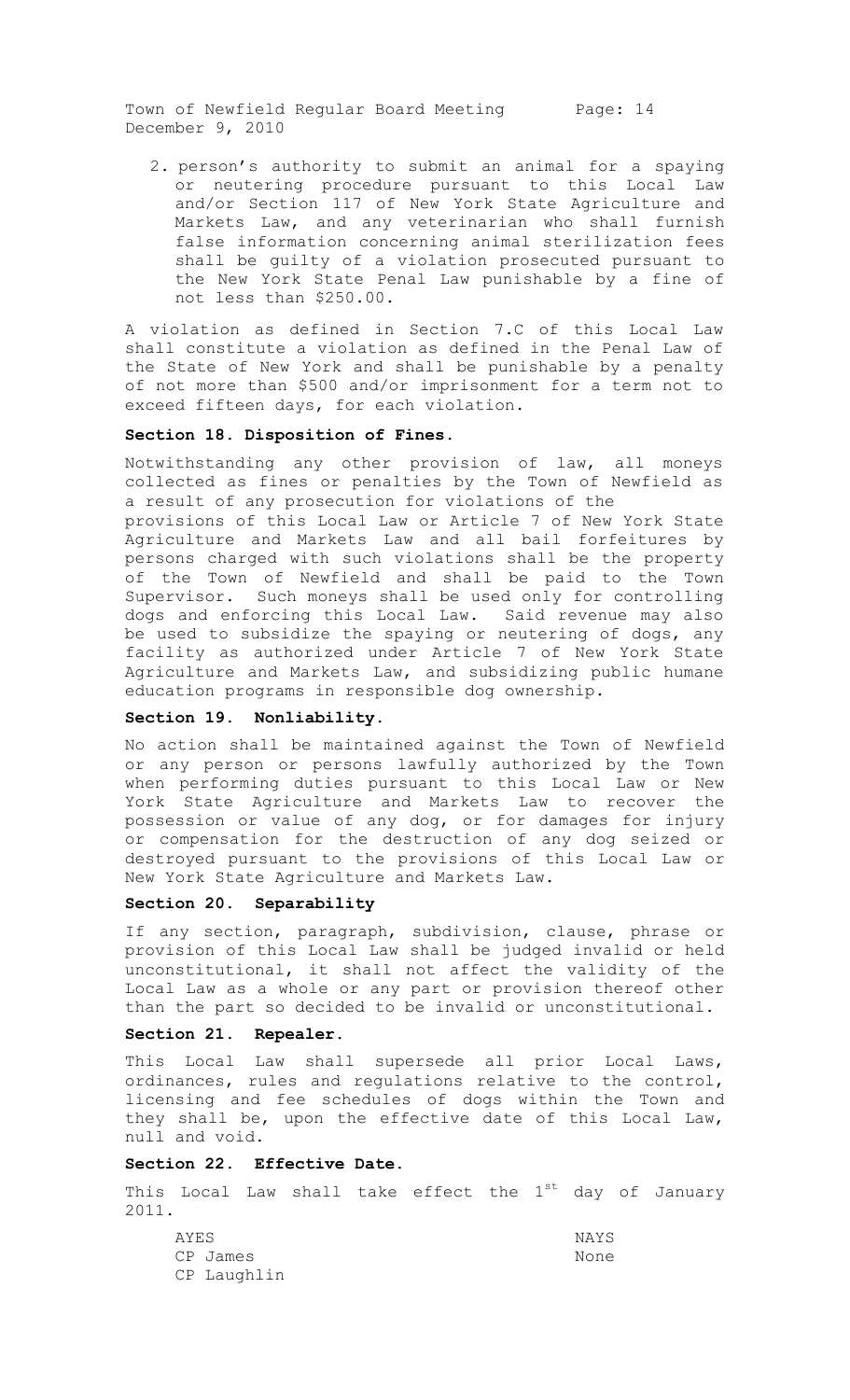Town of Newfield Regular Board Meeting Page: 15 December 9, 2010

CP Hart CP Dolge Supervisor Driscoll Motion carried

A discussion was held regarding the 2011 fee for dog licensing. After discussion motion was made by CP Dolge to Resolution No. 14-2010. Motion was seconded by CP Hart.

**RESOLUTION NO. 14-2010 Licensing, Identification & Control of Dogs in the Town of Newfield.**

WHEREAS the Newfield Town Board has adopted Local Law #1 – 2010 "Licensing, Identification & Control of Dogs in the Town of Newfield" and

WHEREAS Section 6.7a of the Law authorizes the Town Board to establish by resolution a schedule of fees pertaining to the licensing, identification and enumeration of dogs

NOW THEREFOR BE IT RESOLVED that the following schedule is established.

Spayed/Neutered dogs – \$8.00 (\$7.00 local fee - \$1.00 statutory fee to go to the spay/neutered program.

Unspayed/Unneutered dogs - \$21.00 (\$18.00 local fee - \$3.00 statutory fee to go the spay/neutered program.

AYES NAYS CP Hart None CP Dolge CP James CP Laughlin Supervisor Driscoll Motion carried.

Motion was made by CP Dolge to approve Local Law Number 2- 2010. Motion was seconded by CP James.

# **TOWN OF NEWFIELD LOCAL LAW # 2 of 2010**

# **EXCAVATION AND CONSTRUCTION IN MUNICIPAL ROADWAYS AND HIGHWAY RIGHTS-OF-WAY**

#### **Be it enacted by the Newfield Town Board of the Town of Newfield as follows:**

**SECTION 1: TITLE & APPLICATION; FINDINGS** - This Local Law shall be known as "Local Law Number 2 of 2010". Local Law Number 2 of 2010 hereby repeals any prior Local Law or resolution that is inconsistent herewith. Local Law Number 2 of 2010 applies only within the Town of Newfield Tompkins County, New York. The Town of Newfield hereby finds and declares that the provision of safe travel and the maintenance of safe public highways and roadways are of paramount importance to the public. Further, highways are costly to build, repair and maintain, and the Town of Newfield expends substantial resources annually to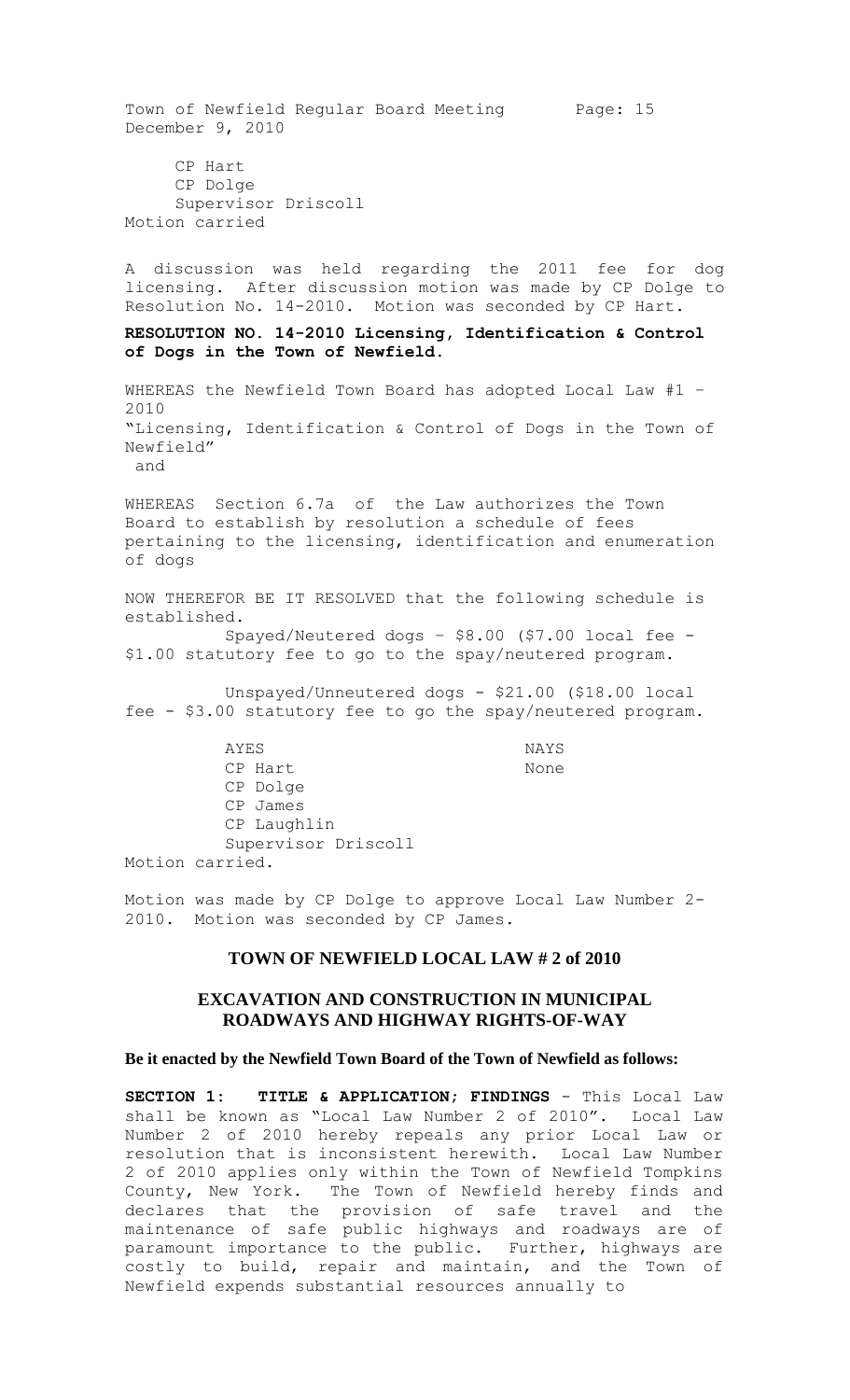Town of Newfield Regular Board Meeting Page: 16 December 9, 2010

maintain, repair, preserve and protect such public highways. Thus, based thereupon, and upon the authority granted to the Town of Newfield under and pursuant to Town Law § 64, Highway Law § 136, Articles 39, 40 and 41 of the<br>Vehicle and Traffic Law, and §§ 10(1)(a)(6) and Vehicle and Traffic Law, and SS 10(1)(a)(6) and 10(1)(a)(12) of the

Municipal Home Rule Law, the Town of Newfield adopts this Local Law to preserve and protect highways and related rights-of-way, and to ensure safe travel for all persons traveling there upon.

**SECTION 2: DEFINITIONS** – The following terms used in this Local Law shall have the following meanings:

A. APPURTENANT STRUCTURE – "Appurtenant Structure" means any temporary or permanent structure or construct, other than a roadway or road surface, within the area of any Highway, including those structures, constructs, and devices located or installed over, upon, or under any such Highway, including, but not limited to, signs, traffic control devices, waterlines, utility lines, communications lines, culverts, ditches, drainage ways, manholes, fire hydrants, curbs, driveways, guardrails, bridges, bridge supports and railings, fencing, and often also including driveways.

B. DEFAULT – "Default" shall mean (1) any violation of the terms, requirements, or conditions of this Local Law; or (2) the violation of any terms or conditions of any Permit; or (3) performing any work, Construction, or Excavation not referenced in any application; or (4) performing any work, Construction, or Excavation upon any land, Highway, or Appurtenant Structure not specifically identified in the Application or the Permit issued by the Town of Newfield.

C. CODE ENFORCEMENT OFFICER – "Code Enforcement Officer" shall mean the Code Enforcement Officer appointed by the Town Board.

D. CONSTRUCTION – "Construction" means the building, installation, repair, or replacement of any Appurtenant Structure.

E. CONTRACTOR – "Contractor" shall mean any person or entity, including any landowner or private citizen, that proposes to perform Excavation or Construction under, in or upon any Highway, or any Appurtenant Structure related to any Highway.

F. EXCAVATION – "Excavation" shall mean any work, process, or construction that proposes to or does alter the surface of any Highway, or which affects the soils or any Appurtenant Structure of or under any Highway, including, but not limited to, pavement cuts and culvert installations, and also including road surface work and paving.

G. FEE – "Fee" shall mean any charge or cost imposed or due under or as a result of this Local Law. Fees may be updated, changed, or amended from time-to-time by resolution of the Town Board of the Town of Newfield.

H. HIGHWAY – "Highway" shall mean each, every, and all public streets, public sidewalks, public roads, public alleys, and public highways within the Town of Newfield that are Town of Newfield highways by use, highways by dedication, and/or highways by implication, including the paved or finished surfaces thereof, all signage, all ditches, culverts, drains and drainage ways, all utility and similar structures and appurtenances, and all land, improved or otherwise, within the bounds of the highway rights-of-way.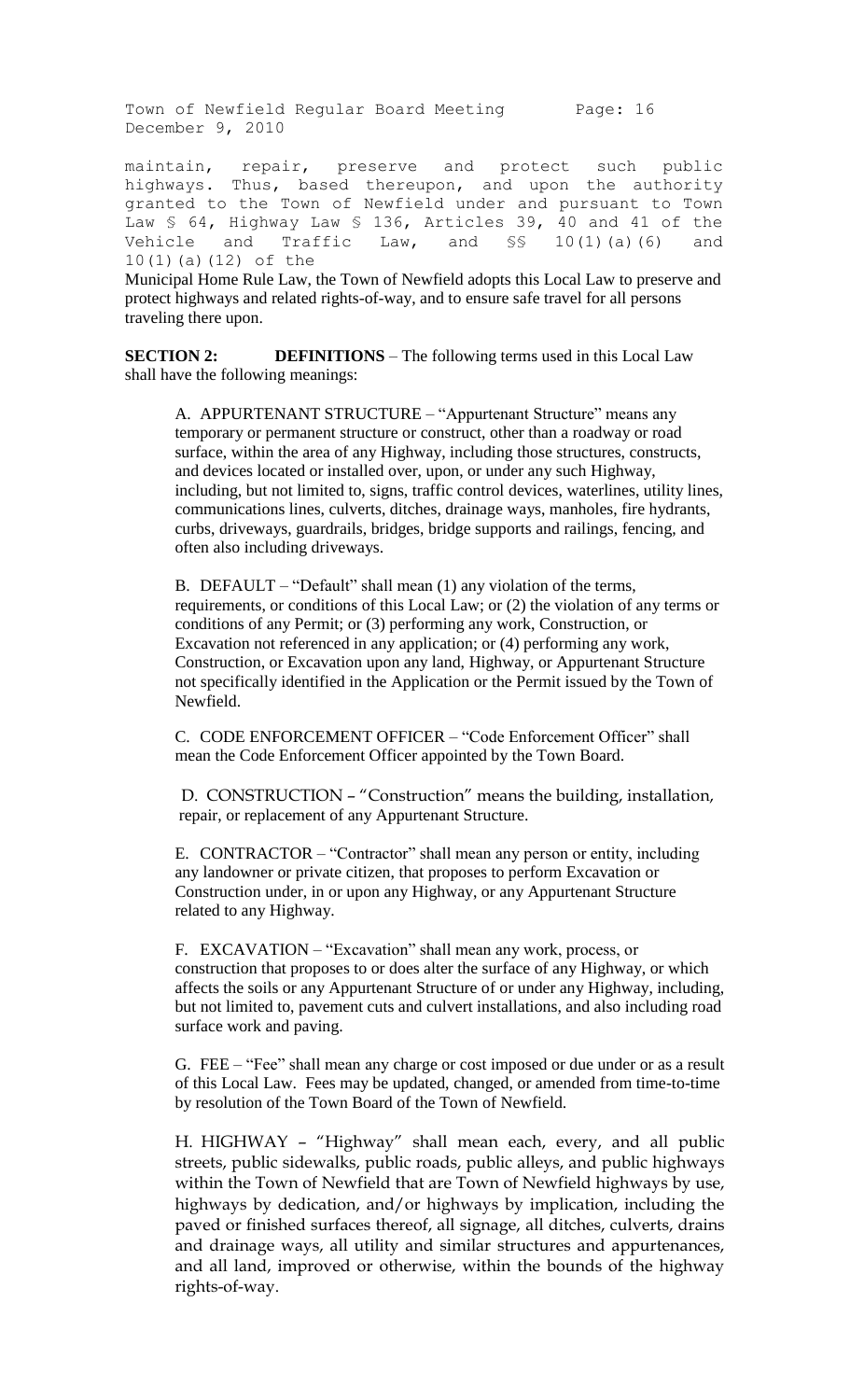Town of Newfield Regular Board Meeting Page: 17 December 9, 2010

I. HIGHWAY SUPERINTENDENT – "Highway Superintendent" shall mean the elected or appointed Highway Superintendent of the Town of Newfield and/or designees of each such person who are given specific written authorization to act for such Highway Superintendent under this Local Law.

J. PERMIT – "Permit" shall mean any permit required under or pursuant to this Local Law.

K. SECURITY – "Security" shall mean: (1) a cash deposit delivered to the sole custody of the Town of Newfield to secure and guarantee performance under any Permit and compliance with this Local Law, free of reservations, restrictions, conditions or claims; or (2) an unconditional letter of credit approved by the Town of Newfield or (3) a performance, completion, and indemnity bond approved by the Town of Newfield; or (4) a Certificate of Deposit irrevocably assigned to the Town of Newfield in an approved amount; or (5) any other form of undertaking as approved by the Town of Newfield: or (6) any combination of the foregoing approved by the Town of Newfield.

**SECTION 3: PROHIBITIONS** – From and after the effective date hereof, no firm, utility company or provider, transportation corporation, communications or cable company, or other person or entity shall conduct any Construction or make any Excavation, cut, or breaking in, or otherwise open any Highway or sidewalk for any purpose whatsoever, including, but not limited to, the making of any driveway connection or the installation or repair or replacement of any culvert or other Appurtenant Structure, without a Permit issued pursuant to the requirements of this Local Law. No Contractor may perform any Construction or Excavation in, upon, or under any Highway, nor construct, repair, install, or build any Appurtenant Structure, without a Permit. No Contractor or other person or entity may spread, place, or distribute any substance upon a Highway or within a highway right-of-way unless done pursuant to, and in compliance with, a Permit.

A. In the case of an emergency any person or entity already having or possessing rights to any Appurtenant Structure within any Highway may effect such emergency repairs as are reasonably necessary; but such person or entity must thereafter apply for a Permit upon the next business day.

B. This Local Law shall not apply to the installation of mailboxes and newspaper boxes.

*C.* This Local Law shall not apply to Excavation, Construction, or other work performed upon, under or within Highways and related rights-of-way by the Town of Newfield, including Excavation, Construction, or other work upon Appurtenant Structures*.*

**SECTION 4: PERMIT REQUIRED** – All Contractors are required to obtain a Permit from the Town of Newfield prior to performing any Construction or Excavation in, upon, or under any Highway, or before constructing, repairing, installing, or building any Appurtenant Structure. Each Permit issued by the Town of Newfield will be valid only for a stated period of time. Permits are not transferrable or assignable by any act or by operation of law. If the Permit expires, a renewal Permit may be issued by the Town of Newfield for an additional fee of \$ 10.00 upon such additional or other terms, Security, or restrictions as determined in the sole discretion of the Highway Superintendent.

A. When a common Construction or Excavation project involves more than one firm or Contractor, including public service companies and transportation corporations, those Contractors shall together designate in writing a lead Contractor who shall be responsible for obtaining a Permit, acting in compliance there with, and for compliance with the terms and requirements of this Local Law.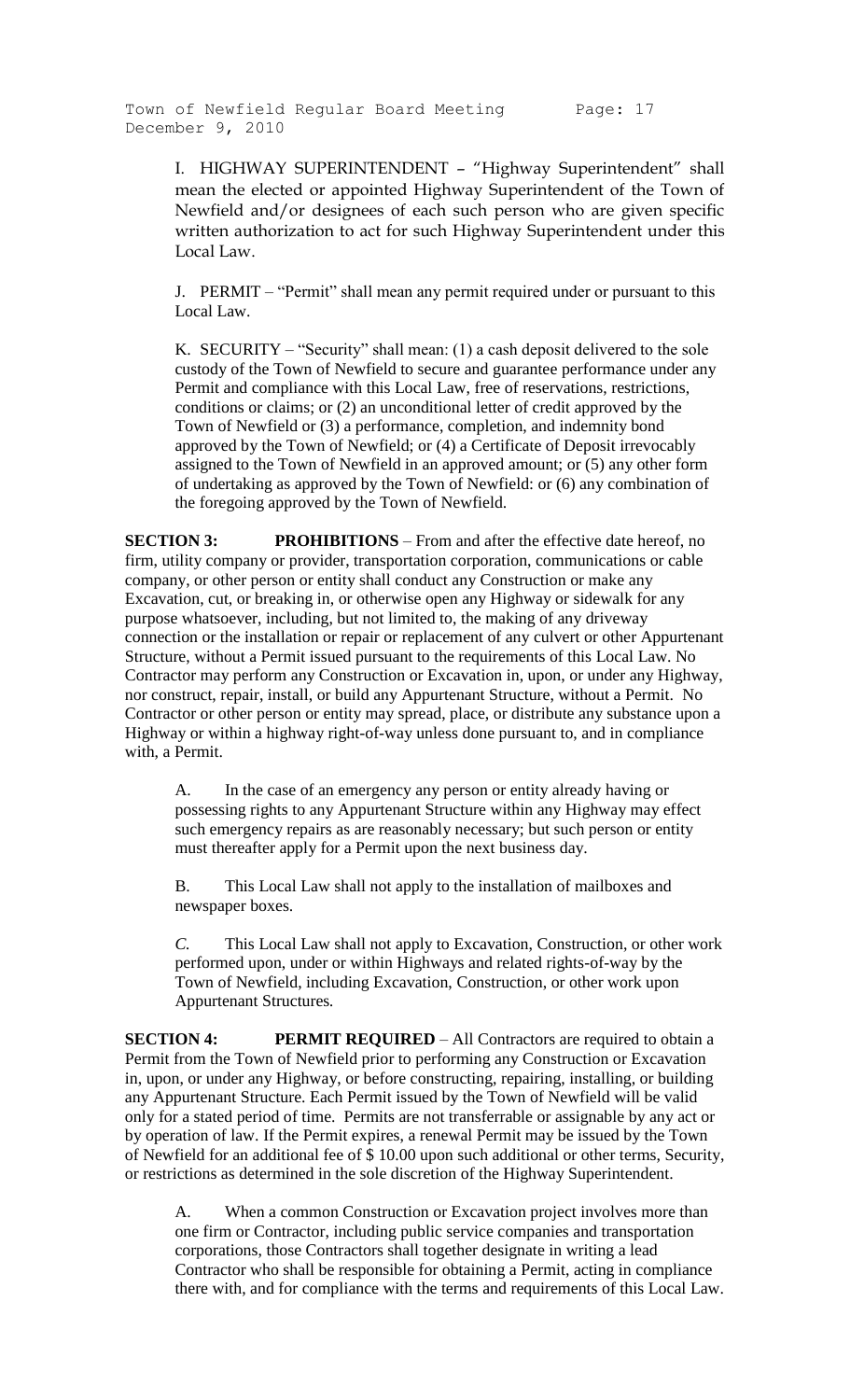Despite the existence of a lead Contractor, all such other persons and entitles shall be and be deemed Contractors under and pursuant to this Local Law.

**SECTION 5: PERMIT PROCESS** – Contractors must submit a completed application for a Town of Newfield Permit upon a form provided and approved by the Highway Superintendent to the Code Enforcement Officer. The Highway Superintendent may develop and utilize one or more types of forms for Permit applications as based upon any reasonable standard, such as, but not limited to, the type of work to be performed (e.g., "culvert permits" or "driveway or curb cut permits" or "excavation permits", etc.). All Permit applications shall contain the following information or materials:

A. Project drawings and specifications for any Excavation or Construction as required by the Highway Superintendent, including, where applicable surveys and/or plans sealed by a New York State licensed engineer or architect in compliance with, *inter alia*, the New York State Education Law.

B. An application Fee set according to a schedule prescribed from time to time by Resolution of the Town Board.

C. If the Contractor proposes to do work or perform any Excavation or Construction upon or under any land outside of the Highway, the written consent of the owners of each such parcel of land shall be provided, and such written consent must recite that such owner has reviewed the proposed Excavation or Construction drawings and specifications and consents to, or otherwise permits, such work.

D. Whenever required, a completed Environmental Assessment Form ("EAF") shall be submitted by the Contractor pursuant to the provisions of the State Environmental Quality Review Act and its implementing regulations at 6 NYCRR Part 617 (together herein, "SEQRA"). No Permit may be issued until the SEQRA review process has been completed.

E. A Stormwater analysis of the impacts of any excavation or construction or installation project upon the Highway and its Appurtenances. Such analysis shall follow the requirements of Town of Newfield Local Law # of 200 "Stormwater Management and Erosion and Sediment Control Local Law, and/or shall comply with the terms of (i) the New York Standards and Specifications for Erosion and Sediment Control manual, commonly known as the "Blue Book", and, as applicable, (ii) the State Pollutant Discharge Elimination System ("SPDES") General Permit for Construction Activities GP-02-01 or GP-02-02 (each and all as now exist or as hereafter codified, updated, changed or amended). Any information and any Stormwater Pollution Prevention Plan ("SWPPP") shall be designed to contain any increases in stormwater and prevent any erosion of the Highway and any Appurtenances, as well as prevent stormwater pollution and sedimentation.

F. The required amount(s) and type(s) of Security.

G. Construction and Excavation start dates and completion dates.

H. Any other information the Highway Superintendent may require, including, but not limited to, traffic control plans and proof of a right to enter any private property.

**SECTION 6:** WINTER WORK - During the "winter work season," which is hereby defined as November 15 through April 1, annually, Permits will generally be issued only in the discretion of the Code Enforcement Officer and generally only for emergency work. In the event that a winter Permit is issued, the following temporary remediation and other requirements apply: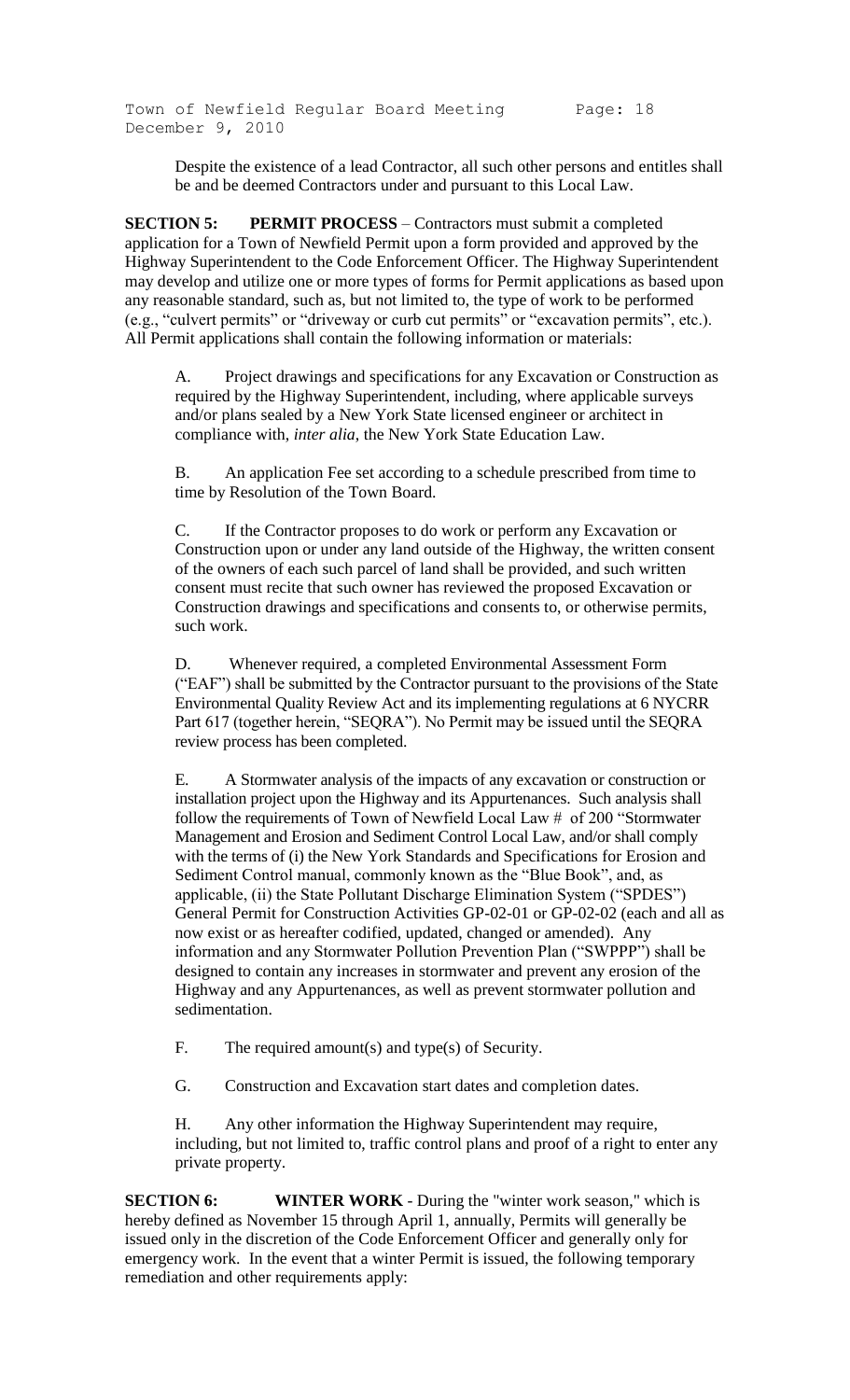A. All Highway shoulders shall require additional materials and compaction as determined by the Highway Superintendent.

B. Temporary pavement and road surface restorations may be made by (i) the placement and compaction of a minimum of two layers of dust-bound crushed stone, each of a compacted thickness of four inches on the prepared sub grade, followed by a layer of bituminous concrete, winter mix, six inches in compacted thickness, on top, or (ii) as otherwise required by the Code Enforcement Officer.

C. No frozen material shall be placed in excavation areas.

D. Daily inspections may be required and, if so, paid for by the Contractor. Whenever required by the Code Enforcement Officer, the Contractor shall perform any needed repairs or maintenance within 24 hours of receipt of any notice requiring the same

E. All Temporary repairs shall be maintained by the Contractor until a permanent repair is made. The Contractor must monitor the site and perform repairs within 24 hours notice of the Code Enforcement Officer.

F. As early as spring weather permits, the excavation area shall be inspected at the expense of the Contractor and a permanent repair shall be made by the Contractor. Where required, in the reasonable discretion of the Code Enforcement Officer, the permanent repair may require re-construction of the road base or other re-construction requirements.

- G. Notwithstanding anything which may appear to the contrary in the Permit or this Local Law, the Contractor assumes all responsibility for the safe maintenance of the subject work site(s) from November 15 through April 1, and
- H. further assumes all liability for damages resulting from, or in any way connected with, the subject work and work area during this period.

**SECTION 7: REVIEW OF APPLICATION; FEES, ESCROW DEPOSITS, SECURITY AND INSURANCE** – The Code Enforcement Officer shall review each completed and submitted application within 30 days. Any application may be rejected if:

A. The details, specifications, or drawings are incomplete or lack specificity.

B. The proposed project, work, Excavation, or Construction is or will be harmful or injurious to any Highway as determined by the Code Enforcement Officer.

C. The application has incomplete or inadequate stormwater controls, if required, or an inadequate SWPPP as required by Town of Newfield Local Law # of 200 "Stormwater Management and Erosion and Sediment Control Local Law.

D. The proposed Contractor is unable to meet the Security requirements of the project and/or this Local Law.

The Code Enforcement Officer shall, for each application, determine and set an amount of Security and liability insurance that must be posted and/or provided by the Contractor prior to the issuance of any Permit. The Security shall be in such form and amount as determined by the Code Enforcement Officer. The insurance shall be procured, paid for, and provided by the Contractor, who shall maintain general all-risk liability, completed operations, and workers' compensation insurance coverage's, each in the minimum amount of \$1,000,000.00. Each such coverage or policy shall name the Town of Newfield as an additional insured and waive any subrogation rights as against the Town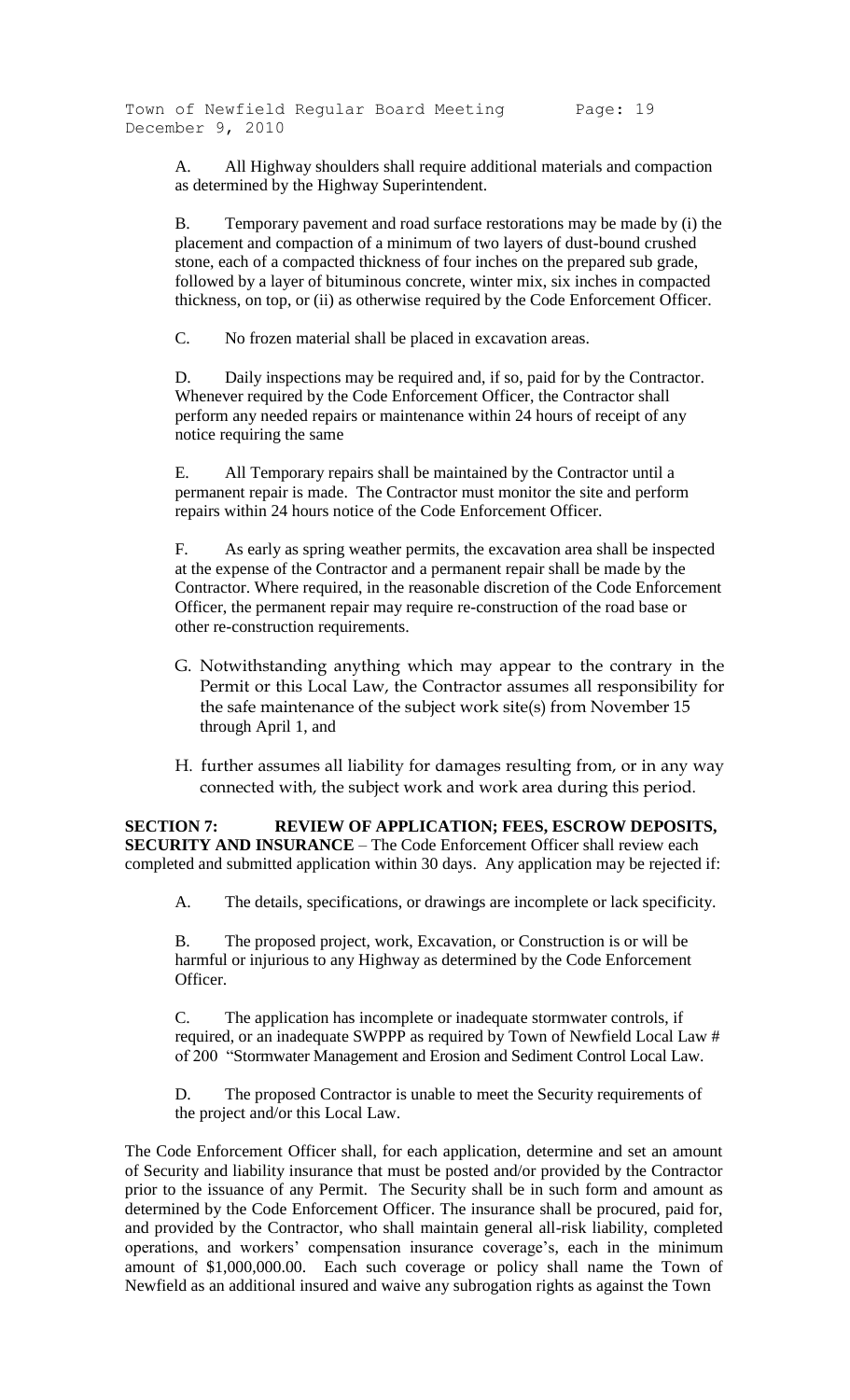Town of Newfield Regular Board Meeting Page: 20 December 9, 2010

of Newfield. For any Construction or Excavation that will be performed in phases, that will require multiple inspections, or that will require the review of any engineer or other paid consultant (such as, but not exclusively, to review any SWPPP, surveys, engineering or design plans, etc., if and as required), the Code Enforcement Officer may require the establishment of a Fee, inspection, and review escrow account ("FIREA") to be funded periodically by the Contractor in amounts deemed reasonable by the Code Enforcement Officer to ensure that adequate funds are available to pay for the costs of such Fees, inspections, and reviews. The Town Board of the Town of Newfield may establish, by Resolution, standardized FIREA schedules for permits and other required reviews, inspections, and reports created, performed, reviewed, or filed under, in accord with, or in furtherance of this Local Law, which schedule shall (i) be limited to such amounts as are reasonably estimated as the administrative and other costs and expenses incurred by the Town of Newfield in connection with any matter arising under this Local Law, and (ii) be reviewed at least once every year by the Town Board of the Town of Newfield to assure that the fees remain reasonable in light of actual and generally incurred costs and expenses associated with Fee, inspection, and review requirements.

**SECTION 8: PERMIT ISSUANCE** – The Code Enforcement Officer, upon the receipt, review and approval of any application, shall issue a Permit for such work upon such terms as determined in the reasonable discretion of such Code Enforcement Officer. The Code Enforcement Officer may require that special conditions be met as deemed necessary, in his or her discretion, in conjunction with the work, Excavation and/or Construction to be performed on, in, or under any Highway or Appurtenant Structure. The Code Enforcement Officer may issue a revised or amended Permit at any time to correct any error or omission, to require or reference a change in the scope of work or the project specifications, to address the encountering of unforeseen surface or subsurface conditions, including weather, or for any other reason.

**SECTION 9: ENFORCEMENT OFFICER** - The Code Enforcement Officer is hereby authorized, directed, and designated to enforce the provisions of this Local Law.

**SECTION 10: PERFORMANCE** – The Contractor may only perform work, Construction or Excavation as authorized by the express terms of the Permit. In performing such work, Construction or Excavation, the Contractor shall:

A. Preserve and protect all roadway surfaces, the Highway, and each Appurtenant Structure from needless destruction or alteration.

B. Commence the work, Excavation, and/or Construction, within 20 days of the date the Permit is issued, and there after perform the work, Excavation, and/or Construction, and all backfilling, tamping, repair, and restoration work, as one continuous operation to complete the same by the earliest practical date. As soon as the Contractor becomes aware that Construction, and/or Excavation may not be completed by the completion date stated in or required by any Permit, the Contractor must notify the Code Enforcement Officer to apply for a new permit. No work shall continue past the permit completion date.

C. Restore and repair any affected Highway and Appurtenant Structure to the current requirements.

D. Maintain at all times safe crossings, barricades, coverings, warning signs, lighting, and any and all other safety devices, structures, or procedures as may be required by law or regulation, the New York State Department of Transportation, OSHA, or in the exercise of diligent care.

E. Maintain at all times the Security and insurance coverage(s) required, and to pay, whenever requested, any FIREA deposits.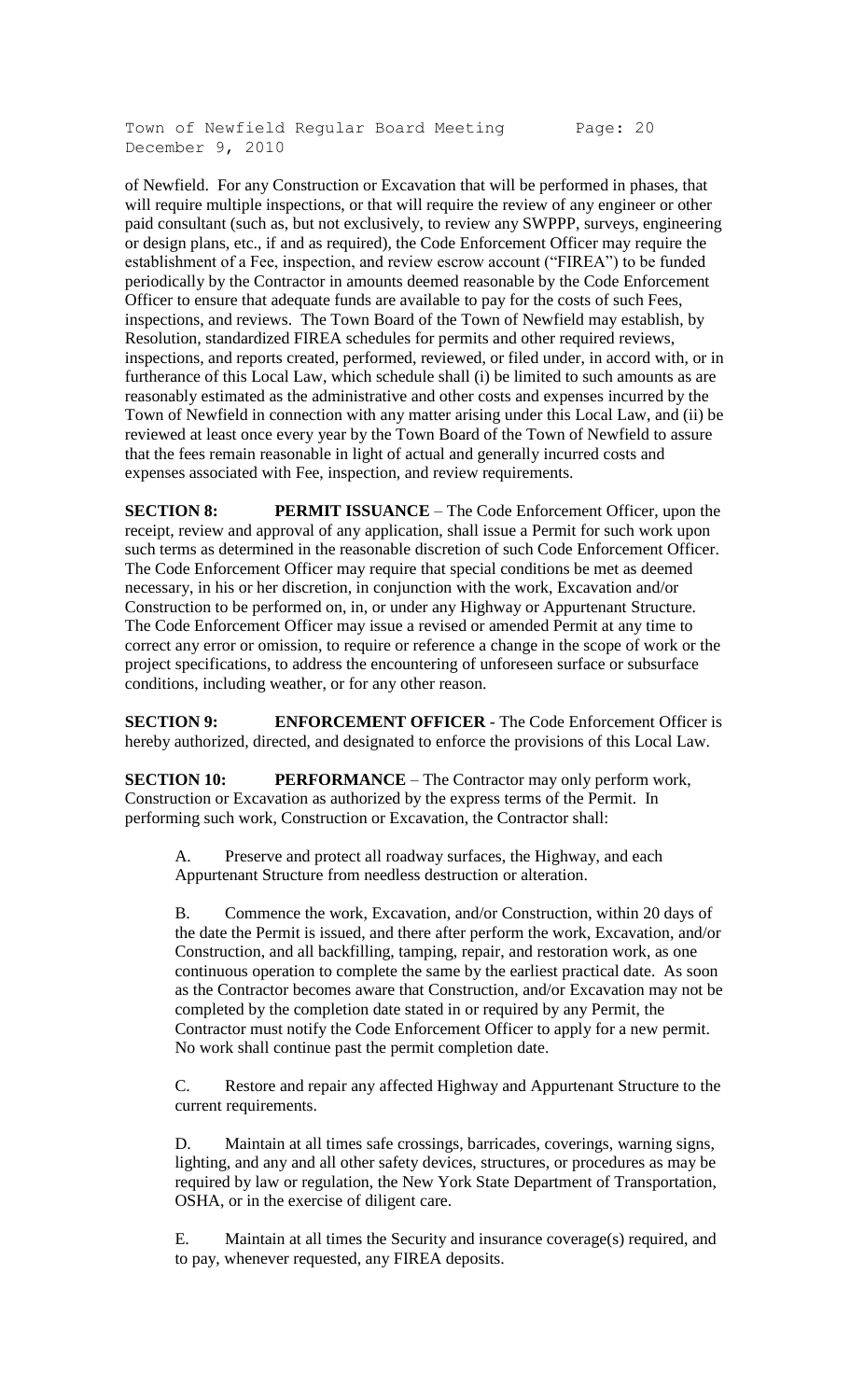Town of Newfield Regular Board Meeting Page: 21 December 9, 2010

F. Perform the work, Construction and/or Excavation in such a manner and at such times as to not interfere with, or to minimize, any obstructions to the safe flow of traffic.

G. Prevent stormwater pollution arising from any site or other Excavation or Construction, including through the proper installation and maintenance of shortterm and permanent stormwater management practices and, as and if applicable, compliance with any SWPPP and/or any SPDES Permit conditions or requirements.

H. Perform all backfilling and tamping with materials specified by the Highway Superintendent, which materials shall be free from clay, loam or silt, and which materials shall be moistened and mechanically tamped until thoroughly compacted.

I. For all Construction or Excavation work that will impair the provision of any public utility, water supplies, or effect any closure or partial closure of any Highway, it shall be the duty of every Contractor to give at least 72 hours' advance written notice of the work and the effect thereof to all persons, entities, or municipalities owning property or any Appurtenant Structures within 500' of the vicinity of the proposed work. Proof of due notice shall be filed with the Highway Superintendent at least 48 hours prior to the commencement of the proposed work.

J. The Contractor shall provide prior notice to each and all utility companies, public service companies, and municipalities of the proposed work, Excavation, or Construction, and to have such company or municipality mark or otherwise identify the location or course of any underground or other utilities. No work, Excavation, or Construction shall commence until all utilities and underground appurtenances are so marked and the rules and regulations of the New York State Public Service Commission and the "Dig Safely New York" program have been fully complied with.

K. All Appurtenant Structures shall be built, repaired and installed in accordance with all applicable laws, regulations, and rules, including, but not limited to the New York State Manual of Uniform Traffic Control Devices.

L. The Contractor shall preserve, protect, and maintain (including maintenance of the distribution of) all utilities encountered or affected by or during performance of any work, Excavation or Construction.

**SECTION 11: REVOCATION OF PERMIT; DEFAULTS** – A Permit may be revoked by the Code Enforcement Officer after notice to the Contractor (or other permittee) for any violation of any condition of the Permit, for the violation or of any provision of, or non-compliance with, this Local Law, for the violation of any provision of any other applicable ordinance or law relating to the work, or for the existence of any condition or the doing of any act constituting or creating a nuisance or endangering the lives or properties of others. The following terms and conditions shall apply to the revocation of any Permit and/or the occurrence of any Default:

A. A Contractor may be granted one period of three days from the date of the notice to correct the violation and to proceed with the diligent prosecution of the work authorized by the Permit before said Permit is revoked. Written notice of any such violation or condition shall be served upon the Contractor or his agent engaged in the work. The notice shall contain a brief statement of the grounds relied upon for revoking the Permit.

B**.** Notice may be given either by personal delivery thereof or by registered United States mail addressed to the person notified.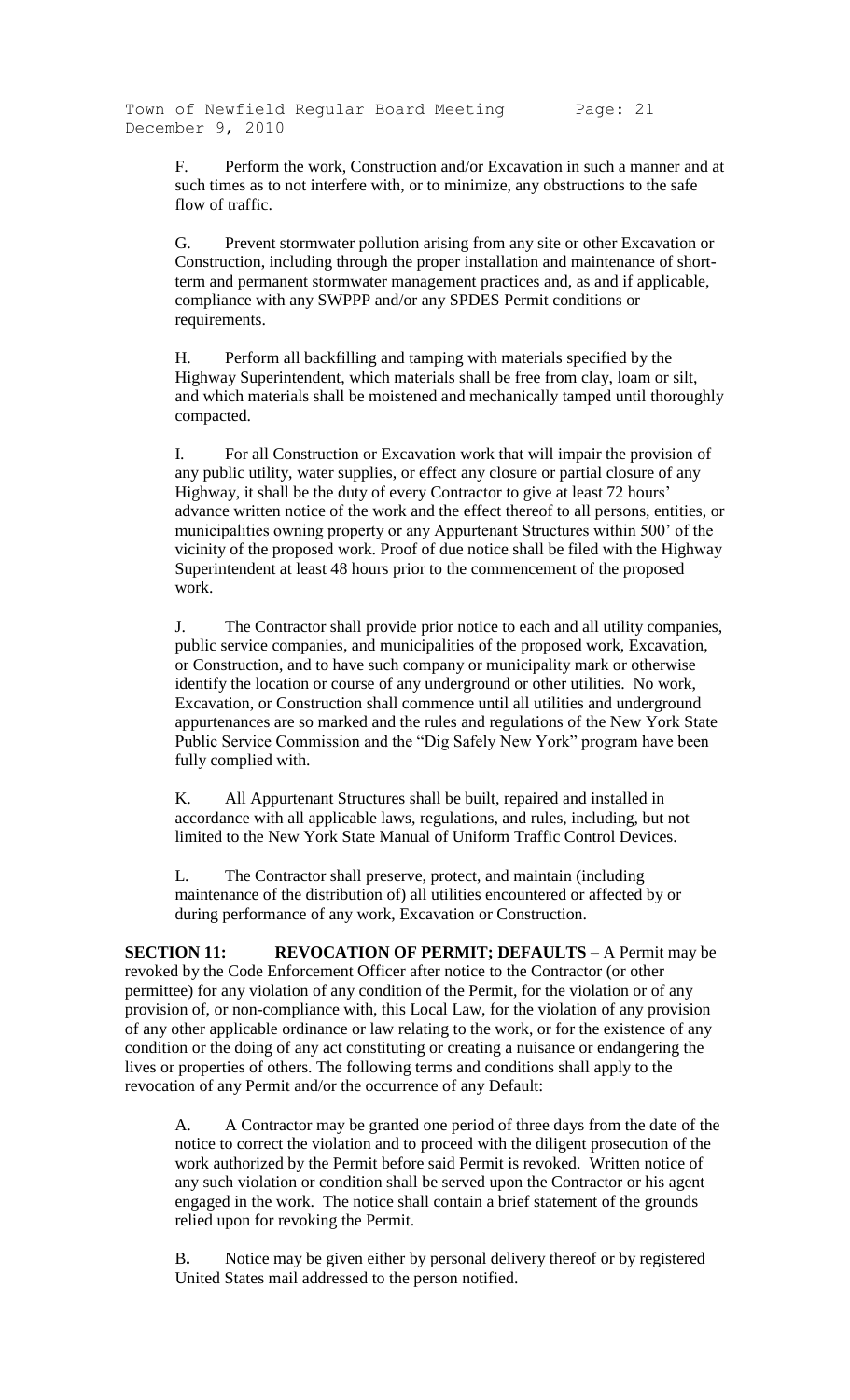Town of Newfield Regular Board Meeting Page: 22 December 9, 2010

C. When a Permit has been revoked and the work authorized by the Permit has not been completed, the Highway Superintendent shall cause such work as may be necessary to be performed to restore the Highway to as good a condition as before the Construction or Excavation work was undertaken. Such performance and work may be undertaken by the Highway Superintendent's employees and staff, or by any independent contractor hired by the Town of Newfield to perform such work. All expenses and costs incurred to restore the Highway shall be recovered from any posted Security, or if the same is inadequate to cover the costs and expenses thereof, then from the Contractor.

D. The failure of any Contractor to cure any Default or cure any conditions stated within the above-referenced notice within such three days shall be a Default that shall entitle the Town of Newfield to collect and utilize any Security or FIREA deposit for any purpose related to the Contractor's Permit, including, but not limited to, the repair of any damage, the completion of the project, or the hiring of any third party to complete the project. No default, nor the completion of the project by any third party or the Town of Newfield, shall relieve the Contractor of any obligation or expense imposed under this Local Law, or as may otherwise be imposed by any other law or regulation.

Notwithstanding the foregoing terms, conditions and requirements, whenever the Highway Superintendent believes that there is any emergency, the Highway Superintendent may issue a "stop work" order. Immediately upon receipt of the same each Contractor shall cease work, secure the worksite, and immediately adhere to and complete all safety inspections and procedures as may be required by law, regulation, or the terms of the stop work order. Work may only re-commence upon the written revocation of the stop work order by the Highway Superintendent.

**SECTION 12: INSPECTIONS** – Until the Construction or Excavation is completed, the Town of Newfield may furnish and charge for an inspection for each day that such work is in progress. Inspections shall be made for the sole purpose of verifying compliance with the Permit or for verification that the materials and processes used will result in a finished job that is consistent with Town of Newfield specifications. No inspection is made for the purposes of reviewing, recommending, or verifying safety practices. Safety compliance and safety inspections are and shall be and remain the sole responsibility of the Contractor. The Fee for each such inspection shall be adopted by resolution of the Newfield Town Board and shall be promptly paid upon request.

**SECTION 13: RESTORATION** – After performance and/or completion of any work, Construction or Excavation, the Highway and each Appurtenant Structure shall be repaired and restored in a permanent manner satisfactory to the Highway Superintendent and/or in accord with Permit requirements. To the extent possible, any repair or restoration must match the original Highway or Appurtenant Structure in type, color, structure, materials, grade, and texture, in compliance with then current applicable specifications there for. Upon completion of the work and after restoration pursuant to the terms of this Local Law, any remaining amount of any deposit or Security shall be returned or released, as applicable.

**SECTION 14:WAIVERS** - Where the Code Enforcement Officer finds that, due to the special circumstances of a particular case a waiver of certain requirements is justified, a waiver of any one or more requirements of this Local Law may be granted. In all cases, no waiver shall be granted unless the Code Enforcement Officer finds and records in writing that:

A. Granting the waiver would be keeping with the intent and spirit of this Local Law and is in the best interests of the community.

B. There is no adverse effect upon the Highway or any Appurtenant Structure.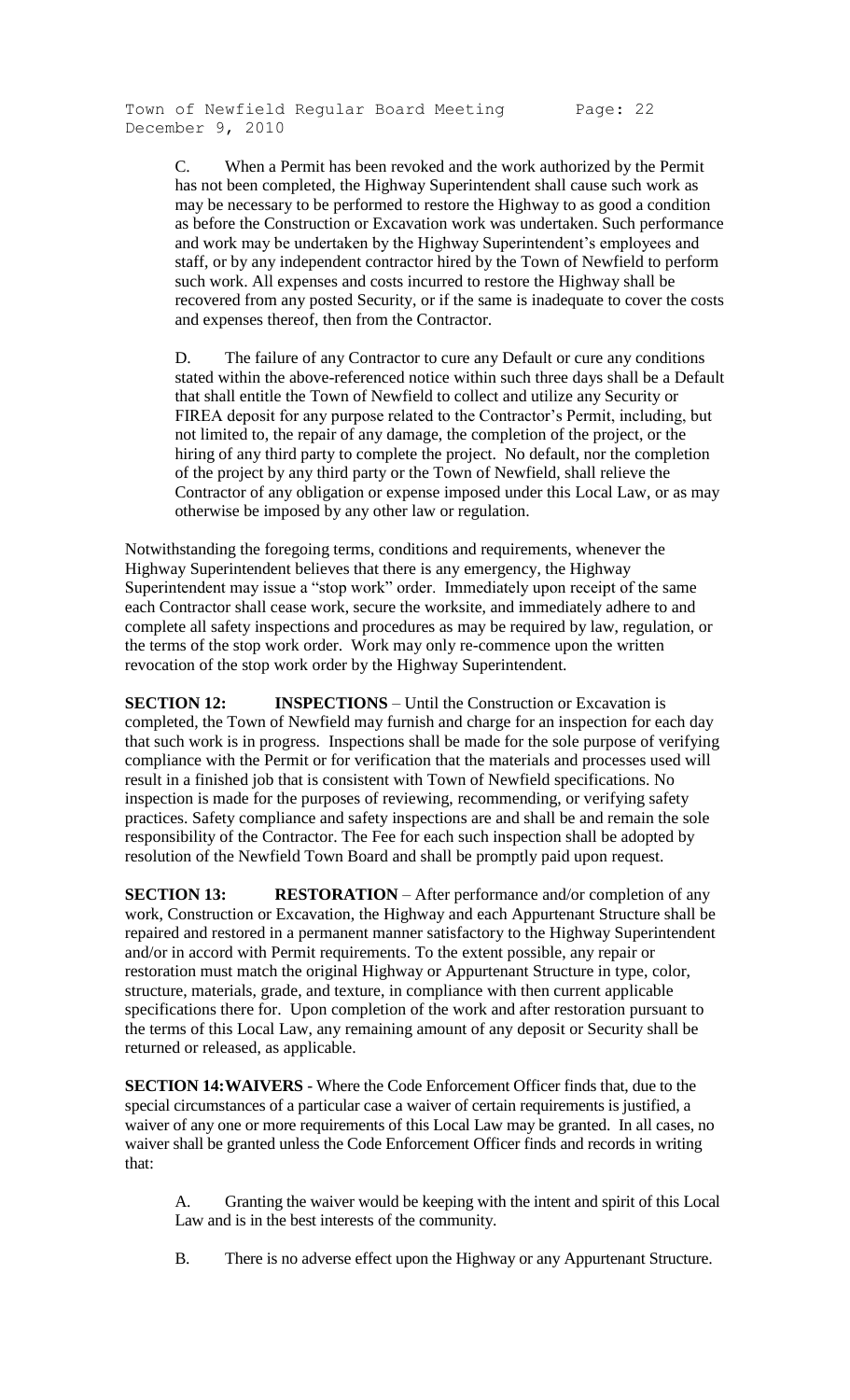Town of Newfield Regular Board Meeting Page: 23 December 9, 2010

C. There is no adverse impact upon the ability to safely travel upon such Highway.

D. There are special circumstances involved in the particular case.

E. Denying the waiver would result in undue hardship, provided that such hardship has not been self-imposed.

F. The waiver so requested or granted represents the minimum necessary degree of variation from the requirements of this Local Law or the Permit.

**SECTION 15: OFFENSES; PENALTIES; ENFORCEMENT** - Any Contractor or other person or entity that violates any of the provisions of this Local Law shall be guilty of a misdemeanor punishable by a criminal fine between \$500.00 and \$2,000.00, or a sentence of imprisonment not to exceed 15 days, or both. Each week of continued violation shall be and be deemed a separate offense. For the purposes of conferring jurisdiction upon courts and judicial officers such violation shall be deemed an unclassified misdemeanor and all provisions of law relating generally to misdemeanors shall apply. In lieu of the foregoing and at the election of the Town of Newfield, any violation of this Local Law shall subject any Contractor, person, or other entity or party to a civil penalty of not less than \$100.00 and not more than \$500.00 for any first violation, and to a civil penalty of not less than \$250.00 and not more than \$1,000.00 for any subsequent violations, with such penalties to be recovered in a civil action in the name of the Town of Newfield. The application of any sentence or penalty shall not preclude the enforced removal or prevention of any prohibited conditions or violations of the Permit or this Local Law. Nothing in this Local Law shall prohibit the Town of Newfield from seeking any other relief as may be provided for or allowed by law or in equity, or be deemed to effect an election of remedies by the Town of Newfield. Any fine or penalty provided for in this Local Law is intended to be in addition to, and not in lieu of, any rights or remedies the Town of Newfield may have in such circumstances.

**SECTION 16: APPEALS** - Any aggrieved person or entity may appeal any action or determination of the Code Enforcement Officer to the Town of Newfield by filing a written statement setting forth the reasons for such appeal. Such statement shall be filed within 5 days of the delivery or filing of any action or determination from which the appeal is taken, time being of the essence. Upon receipt of such appeal, the Newfield Town Board shall hold a hearing within 30 days and, after a review of all evidence, shall affirm, modify, or annul the appealed from action or determination.

**SECTION 17: ARTICLE 78** - The actions and determinations of the Town of Newfield, and its elected officials, employees, and agents shall each be deemed "final determinations" for purposes of Article 78 of the New York Civil Practice Laws and Rules ("CPLR"). Notwithstanding this, standing under said Article 78 of the CPLR shall only be appropriate after the exhaustion of any administrative appeals as provided for in this Local Law.

**SECTION 18: LIABILITY AND INDEMNITY** – The Contractor assumes sole responsibility for the worksite and all related or adjacent areas and lands and agrees to assume all responsibility for any injury or damage that may or does occur as a result of any Excavation or Construction and any related work, including, but not limited to, traffic control, grubbing, paving, clean up, remediation, or restoration work. The Contractor, to the fullest extent permitted by law, shall indemnify and hold the Town of Newfield harmless from and against any, each, and all losses, actions, causes of action, suits, debts, dues, sums of money, accounts, reckonings, bonds, bills, specialties, covenants, contracts, controversies, agreements, promises, variances, trespasses, damages, judgments, extents, executions, claims, and demands whatsoever, in law, admiralty or equity (all together hereafter, "Claims"), including, but not limited to, reimbursement to the Town of Newfield any amount expended for any and all experts', consultants', attorneys' and engineering fees and expenses arising from or in relation to any Claim. The Town of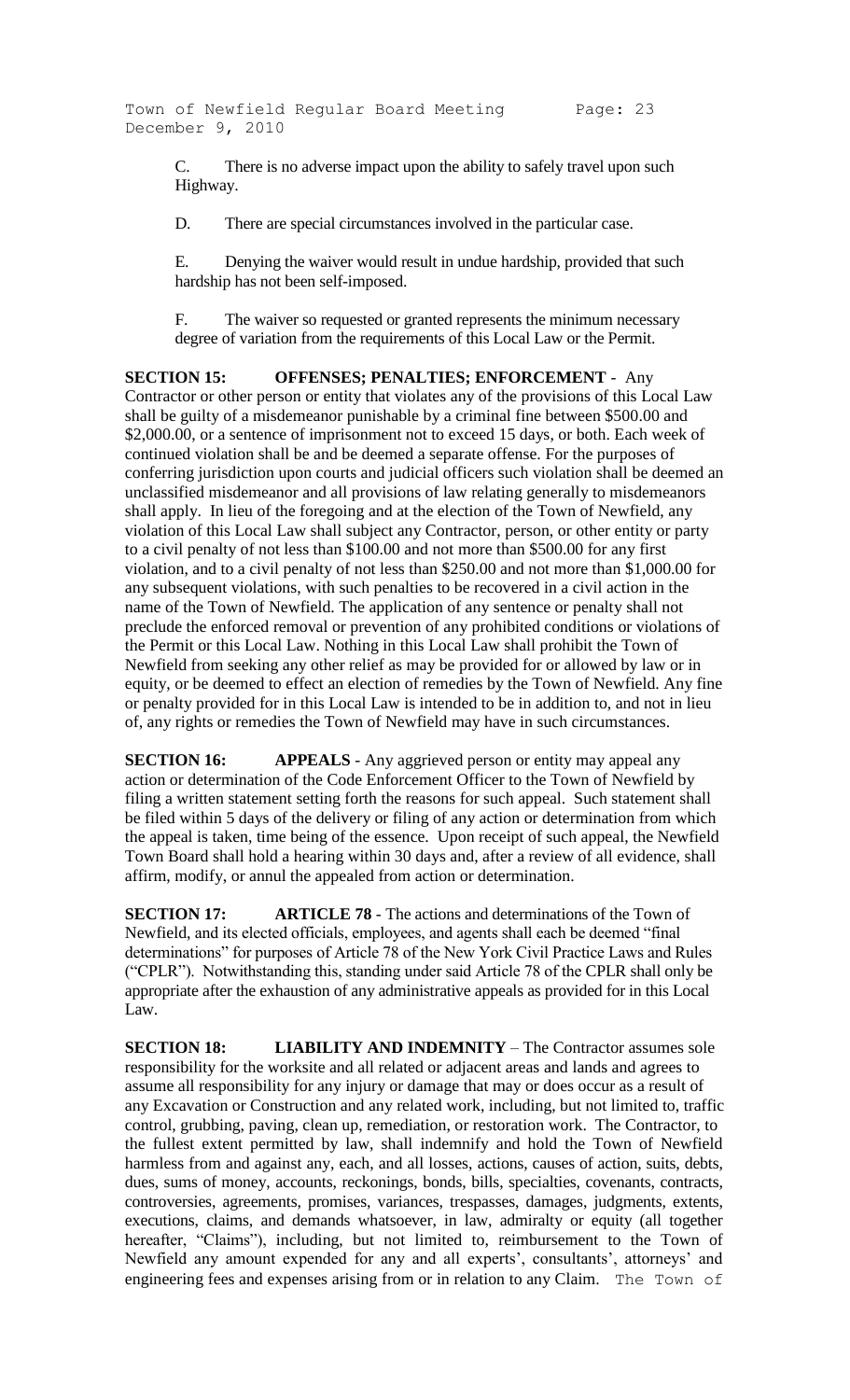Town of Newfield Regular Board Meeting Page: 24 December 9, 2010

Newfield shall not be liable or responsible for any injury to persons or damage to property due to any acts or failures to act under or pursuant to any Permit or this Local Law unless it is proven to a reasonable degree of certainty that such injury or damage was solely caused by a willful or intentional act of the Town of Newfield.

**SECTION 19: CONSTRUCTION WITH OTHER LAWS** - The provisions of this Local Law shall not diminish or impair the right of any other governmental agency or body to require that any act be taken or avoided. No variance, permit, grandfather rights, law, code, resolution, procedure, or rule pertaining to zoning or land use shall supersede the requirements of this Local Law. This Local Law is intended to supplement and augment the requirements of zoning and land use regulations and rules, as well as the rules of other governmental bodies and agencies, relating to the preservation and protection of highways and public rights-of-way, and to ensure their continued safe operating condition.

**SECTION 20: SEVERABILITY; INTERPRETATION** - If the provisions of any article, section, subsection, paragraph, subdivision, or clause of this Local Law shall be adjudged invalid by a court or other tribunal of competent jurisdiction, such order or judgment shall not affect or invalidate the remainder of any article, section, subsection, paragraph, subdivision or clause of this Local Law. Any such invalidity shall be confined in its operation to the clause, sentence, paragraph, section or article thereof directly involved in the controversy in which such order or judgment shall have been rendered. Section and other headings are for reference and convenience only and shall not be deemed or construed to limit or define the requirements of clauses set forth there under.

**SECTION 21: EFFECTIVE DATE** – This Local Law shall be and become effective immediately upon filing with the New York Secretary of State.

AYES NAYS CP James CP Laughlin CP Hart CP Dolge Supervisor Driscoll Motion Carried.

A resolution needs to be made with the fee schedule. This will be presented at the next work session.

A discussion was held regarding the possibility of changing the Regular Town Board Meeting to the Fourth Thursday of the Month. CP Hart felt that the issue of paying of the bills should be looked in to so the Town doesn't pay a lot of late fees if the bills become past due prior to the end of the month. Supervisor Driscoll stated he would look into that concern and this issue will be discussed again at a later date.

Motion was made by CP Dolge to approve the payment of the November 2010 Monthly bills. Motion was seconded by CP James. All approved.

| totaling | \$22,003.18 |
|----------|-------------|
| totaling | \$19,651.93 |
| totaling | \$1,347.20  |
| totaling | \$79.48     |
| totaling | \$7,749.63  |
| totaling | \$824.40    |
|          |             |